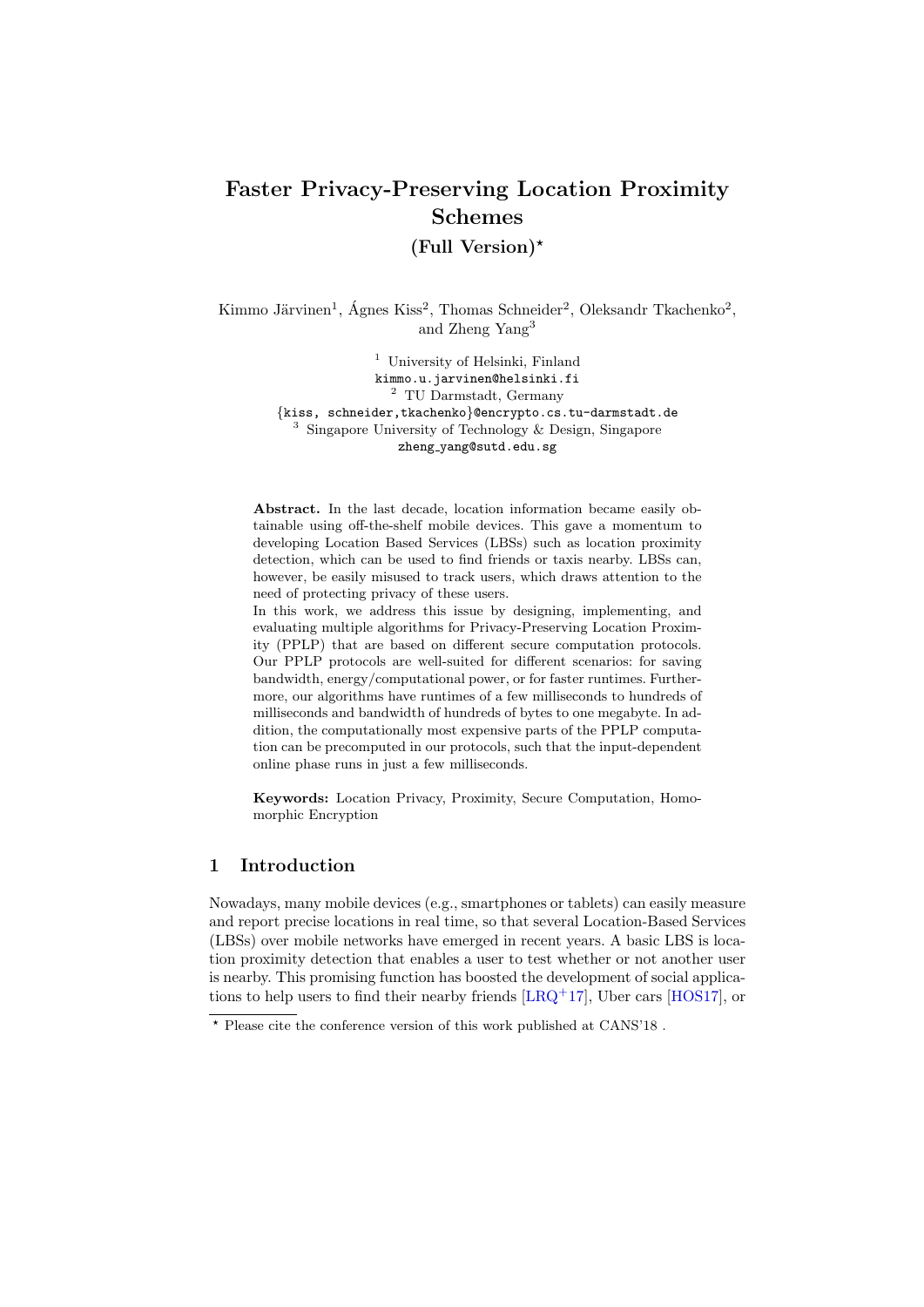medical personnel in an event of emergency  $[YLC+17]$  $[YLC+17]$ . Although some users have nothing against sharing their location, many privacy-aware users want to protect it from third parties. The reason for that are the possible privacy threats caused by location proximity detection [\[STSY10\]](#page-19-3) that may lead to serious consequences, including unintended tracking, stalking, harassment, and even kidnapping. Potential adversaries range from curious social media contacts to abusive family members and even professional criminals (e.g., burglars checking if a victim is at home), and sometimes the level of their technological skills may be high. Hence, it is desirable to provide location proximity detection services which preserve the privacy of the users' exact location. Furthermore, modern law (e.g., the EU General Data Protection Regulation  $(GDPR)^4$  $(GDPR)^4$ ) obligates companies to better protect users' privacy. This affects companies such as smartphone manufacturers that frequently offer built-in LBSs and LBS providers that provide additional privacy-preserving LBSs based on the result of the Privacy-Preserving Location Proximity (PPLP) protocol, e.g., for advertising ongoing movies in nearby cinemas to friends in the vicinity.

#### 1.1 Our Contributions

Our contributions are as follows:

- Efficient PPLP Schemes. We design and evaluate practically efficient Euclidean distance-based Privacy-Preserving Location Proximity (PPLP) schemes (i) using a mix of Secure Two-Party Computation (STPC) protocols, (ii) using DGK encryption [\[DGK09\]](#page-18-0) and Bloom filters [\[Blo70\]](#page-18-1), and (iii) using exponential ElGamal encryption [\[Gam85\]](#page-18-2) over elliptic curves (ECs) and Bloom filters. This allows us to provide custom solutions for different PPLP applications with different requirements with respect to communication, computation, and runtime.
- Optimizations. We present an optimization of the Boolean circuit for computing Euclidean and Manhattan distance for 32-bit values that reduces the number of AND gates by up to 22 %.
- Pre-computation. We consider two scenarios where (i) a precomputation scenario where two parties run a PPLP protocol on an ongoing basis, which allows pre-computations (e.g., overnight while charging) and substantially reduces computation and communication in the online phase, and (ii) an ad-hoc scenario where two strangers run a PPLP protocol only once (e.g., for mobile health care), and pre-computations are not possible.
- Extensive Performance Evaluation. We give an extensive communication comparison of our PPLP protocols and the PPLP protocols presented in recent related work. Furthermore, we implement our most efficient protocols (two STPC-based and one EC-ElGamal-based algorithm) and give a runtime comparison of them and the most efficient recently introduced PPLP protocol of Hallgren et al. [\[HOS15,](#page-18-3) [Hal17\]](#page-18-4). Additionally, we run our protocols in a real-world mobile Internet setting.

<span id="page-1-0"></span><sup>4</sup> https://www.eugdpr.org/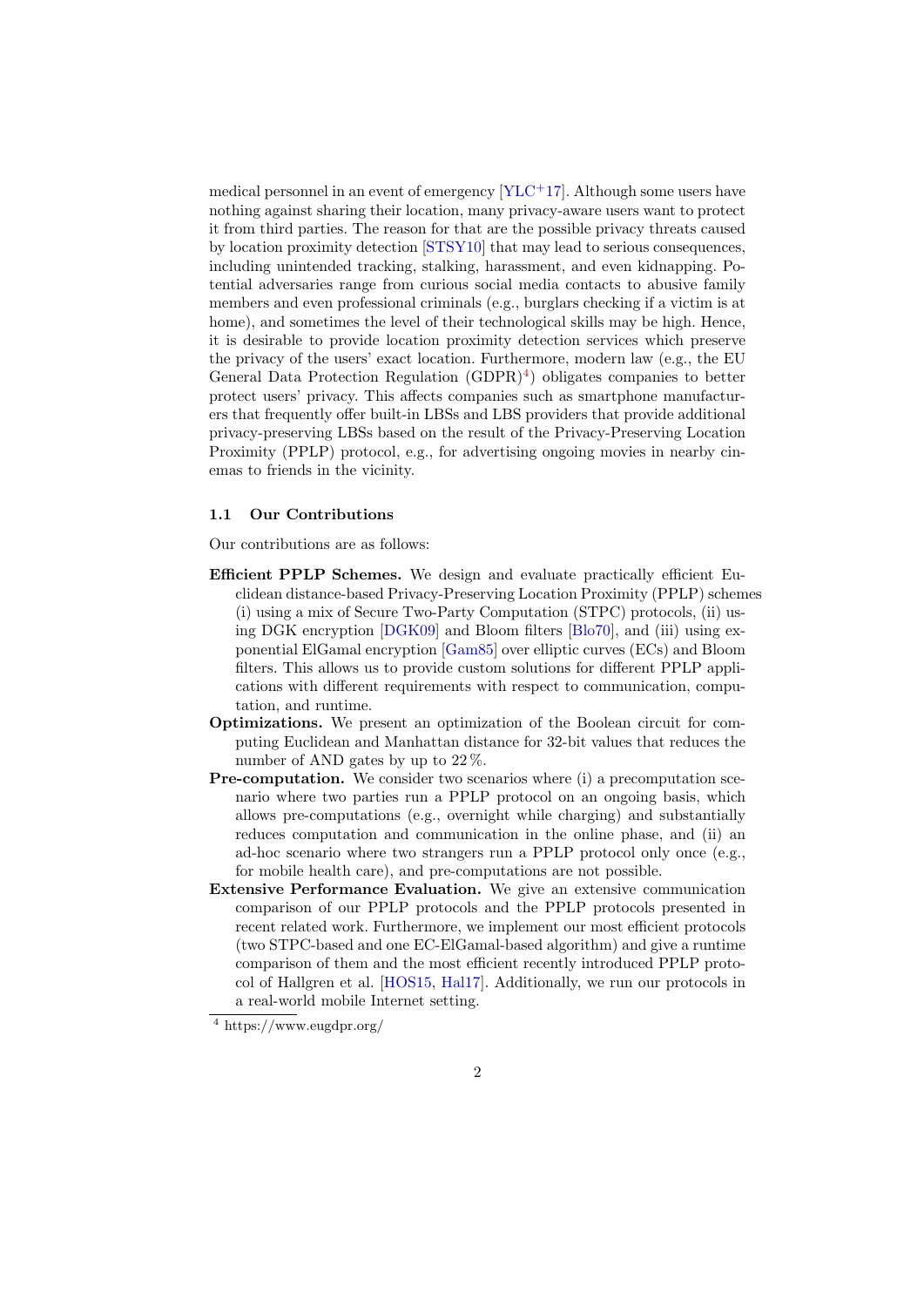#### 1.2 Related Work

So far several solutions for privacy-preserving location proximity (PPLP) schemes have been proposed, e.g.,  $\left[ CZBP06, ZGH07, \text{STS}^+09, \text{STSY10}, \text{MFB}^+11, \text{NTL}^+11, \right]$  $\left[ CZBP06, ZGH07, \text{STS}^+09, \text{STSY10}, \text{MFB}^+11, \text{NTL}^+11, \right]$  $\left[ CZBP06, ZGH07, \text{STS}^+09, \text{STSY10}, \text{MFB}^+11, \text{NTL}^+11, \right]$  $\left[ CZBP06, ZGH07, \text{STS}^+09, \text{STSY10}, \text{MFB}^+11, \text{NTL}^+11, \right]$  $\left[ CZBP06, ZGH07, \text{STS}^+09, \text{STSY10}, \text{MFB}^+11, \text{NTL}^+11, \right]$  $\left[ CZBP06, ZGH07, \text{STS}^+09, \text{STSY10}, \text{MFB}^+11, \text{NTL}^+11, \right]$  $\left[ CZBP06, ZGH07, \text{STS}^+09, \text{STSY10}, \text{MFB}^+11, \text{NTL}^+11, \right]$  $\text{SG}14, \text{HOS}15, \text{ZWL}+17, \text{ZLL}+17$  $\text{SG}14, \text{HOS}15, \text{ZWL}+17, \text{ZLL}+17$  $\text{SG}14, \text{HOS}15, \text{ZWL}+17, \text{ZLL}+17$ . In early literature [\[CZBP06\]](#page-18-5), privacy-preserving location proximity computation is realized by an imprecise location-based range query that allows a user to approximately learn if any of its communication partners is within a fixed distance from her current location. To realize such queries, a user's cloaked location (i.e., the precise location of the user is put into a larger region) is sent to the service provider which handles the service request and sends back a probabilistic result to the user. However, this scheme may leak some location information since the service provider knows each individual is within a particular region.

Since then there is a large number of works (e.g., [\[STSY10,](#page-19-3) [FVM](#page-18-6)+10, [STSY10,](#page-19-3) [ZLLH17\]](#page-19-9)) on using a (semi-)trusted third party for assisting the clients in location proximity detection.  $[\tilde{S}T\tilde{S}^+09]$  introduces a PPLP solution called FriendLocator in the client-server setting. Here, each user first maps her location into a shared grid cell (granule), and the converted location is encrypted and sent to the location server who will blindly compute the proximity results for the user. Similar approaches relying on geographic grid are adopted in [\[STSY10,](#page-19-3) [FVM](#page-18-6)<sup>+</sup>10].

In the recent work [\[ZLLH17\]](#page-19-9), Zheng et al. proposed a novel scheme which is based on spatial-temporal location tags that are extracted from environmental signals. A user can learn a group of users that are within her vicinity region with the help of a semi-trusted server. However, collaborating with a third party (whose reputation is uncertain) for proximity detection may incur the risk of compromising location privacy or many other security issues. For better privacy protection, it would therefore be of great interest to develop PPLP schemes without requiring the existence of a (semi-)trusted third party.

Zhong et al. [\[ZGH07\]](#page-19-4) present three PPLP protocols (called Louis, Lester and Pierre) [\[AD01\]](#page-18-7). Lester and Pierre do not rely on any third party. The common construction idea behind those protocols is to compute the location distance using additively homomorphic public key encryption (AHPKE) between two principals with a distance obfuscation technique. However, in all their schemes the users learn the mutual distance that might be sensitive information in many situations.

Narayanan et al. [\[NTL](#page-19-7)+11] show three PPLP protocols that reduce the proximity detection problem to private equality testing (in the first two protocols) or private set intersection (in the third protocol). Their protocols are run based on the location which is defined as a set of adjacent triangles of a hexagon (that divides a grid). The proximity detection is achieved by testing whether two users share at least one triangle. However, as discussed in  $[\text{SG}14]$ , the protocols of  $[NTL+11]$  $[NTL+11]$  may introduce different errors in practice.

Seděnka et al. [[SG14](#page-19-8)] present three hybrid PPLP protocols that combine AH-PKE schemes with secure two-party computation (STPC). Two users would first use the AHPKE scheme (e.g., Paillier [\[Pai99\]](#page-19-10)) to privately compute the distance of their locations (with different distance equations in each protocol), and then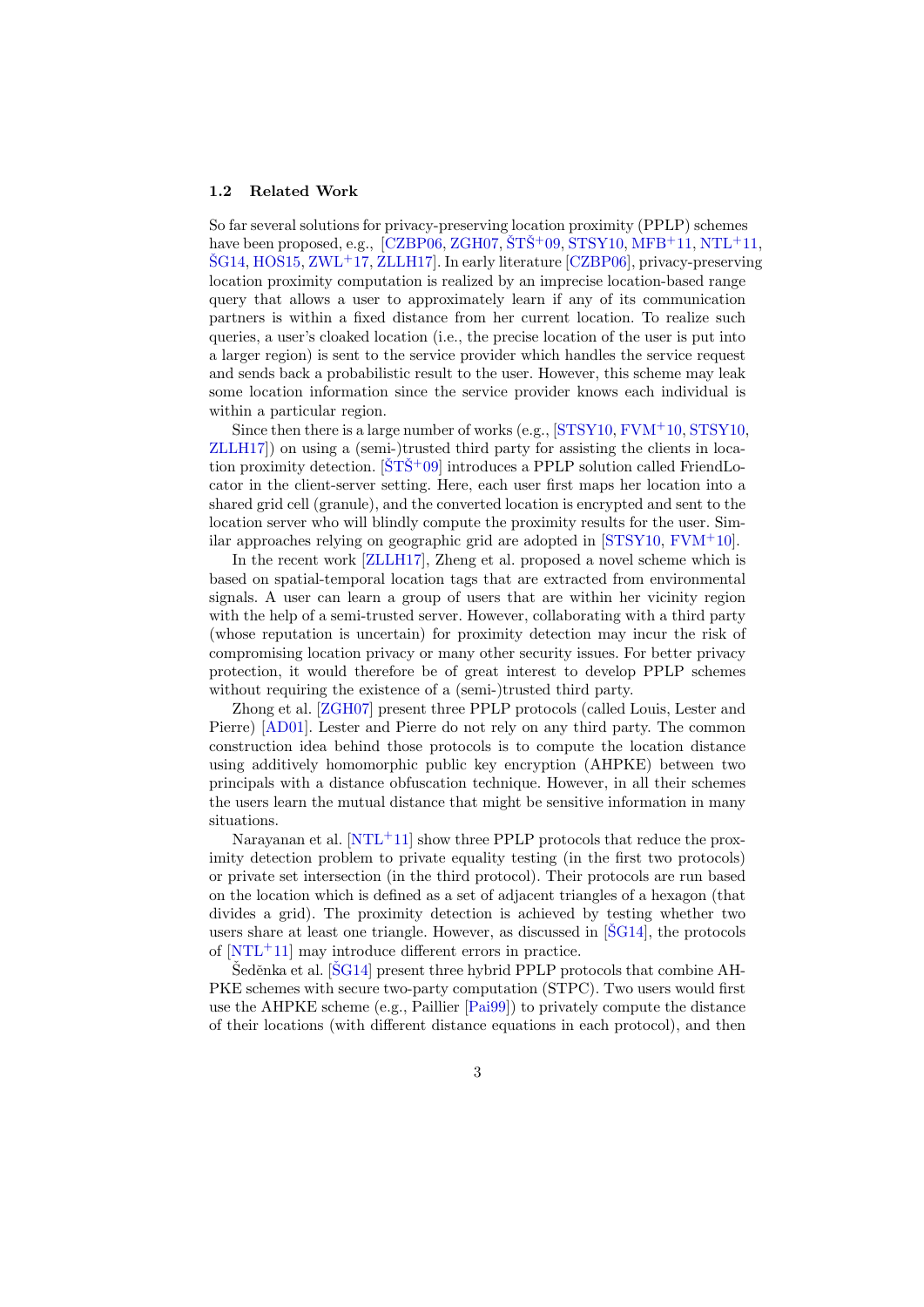run a STPC protocol (e.g., the private inequality test protocol from  $[EFG^+0.9]$  $[EFG^+0.9]$ , or garbled circuits [\[KSS09\]](#page-19-11)) to test whether the resulting location distance is within a pre-defined threshold. However, these PPLP protocols incur a high communication and computation overhead. Furthermore their protocols have multiple rounds of communication and using OT-based multiplication, which we use in our PPLP protocol  $ABY_{AY}$  (cf. §[3.2\)](#page-7-0), is substantially more efficient than AHPKE as shown in [\[DSZ15\]](#page-18-9).

Hallgren et al. [\[HOS15\]](#page-18-3) develop a PPLP protocol built on only AHPKE to test whether two users' locations are within a given distance threshold (without a trusted third party). Their construction makes use of a similar distance obfuscation method as in [\[ZGH07\]](#page-19-4). The main difference is that Hallgren et al.'s scheme hides the exact distance between two users.

In recent work, Zhu et al.  $[ZWL+17]$  $[ZWL+17]$  propose two efficient PPLP schemes for different geometric situations (i.e., polygon or circle). However, their schemes are subject to linear equation solving attacks. Namely, a malicious sender who honestly follows the protocol execution can learn the location coordinates  $(x, y)$ of a receiver by solving the relevant linear equation (involving x and y) implied by the proximity answers returned by the receiver (in one query). The major problem of these schemes is that two equations share the same randomness which can be eliminated by a division. We show the attacks against Zhu et al.'s protocols in Appendix [A.](#page-20-1)

## 2 Preliminaries

**General Notations.** We let  $\kappa$  be the security parameter and  $\rho$  be the statistical security parameter. Let  $[n] = \{1, \ldots, n\}$  denote the set of integers between 1 and *n*. We write  $a \stackrel{s}{\leftarrow} S$  to denote the operation which samples a uniform random a element from set S. Let  $\parallel$  denote the concatenation operation of two strings,  $|a|$  denote the bit-length of a string a, and  $#S$  denotes the number of elements in set S.

Euclidean Distance. For computing the distance in our Privacy-Preserving Location Proximity (PPLP) protocols, we use Euclidean distance, which is computed as follows for two dimensions:  $d \leftarrow \sqrt{(x_0 - x_1)^2 + (y_0 - y_1)^2}$ . However, since the computation of square root is costly in secure computation, we calculate the squared Euclidean distance as  $d^2 \leftarrow (x_0 - x_1)^2 + (y_0 - y_1)^2$  and compare it with the squared threshold  $d^2 \leq T^2$  to determine if two users of the PPLP protocol are close to each other.

In the following, we review the cryptographic tools used in our paper.

# 2.1 Secure Two-Party Computation

We implement our PPLP protocols using the ABY framework for mixed-protocol Secure Two-Party Computation (STPC) [\[DSZ15\]](#page-18-9). We make use of two sharing types implemented in ABY: Yao and Arithmetic sharing.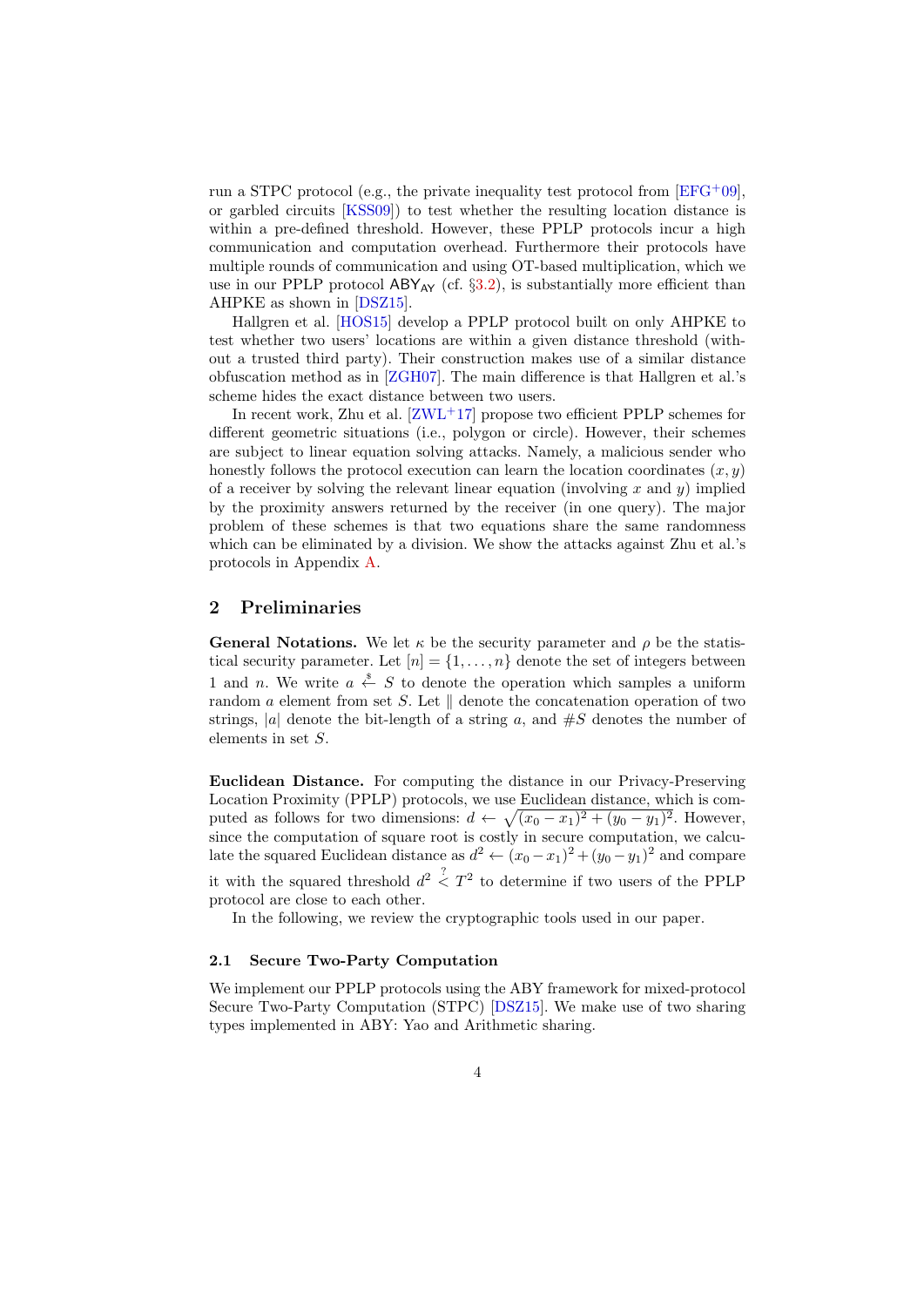Yao Sharing. Yao sharing denotes Yao's Garbled Circuits (GCs) protocol [\[Yao82\]](#page-19-12). Using GCs, two mistrusting parties  $P_0$  and  $P_1$  can securely compute a public function f on their respective inputs  $x_0$  and  $x_1$ . For this,  $P_0$  garbles the plaintext Boolean circuit  $C$  (a Boolean circuit which represents  $f$ ) into garbled circuit  $\tilde{C}$ .  $P_0$  sends  $\tilde{C}$  and its garbled inputs to  $P_1$ .  $P_1$  obtains its garbled inputs using Oblivious Transfer (OT) [\[NP01,](#page-19-13) [ALSZ13\]](#page-18-10), and  $P_1$  evaluates  $\tilde{C}$ . Depending on which party gets the output, either  $P_0$  sends the decryption keys for the output to  $P_1$ , or  $P_1$  sends the obtained garbled outputs to  $P_0$ , or both parties do this if they both get the output. We denote shares of input bit x as  $((k^0, k^1), k^x)$ , where  $P_0$  holds both keys  $\langle x \rangle_0^Y = (k^0, k^1)$  and  $P_1$  holds the key that corresponds to its input bit x, i.e.,  $\langle x \rangle_1^Y = k^x$ . In Yao sharing, evaluation of XOR gates is performed locally without communication [\[KS08\]](#page-19-14), whereas evaluation of AND gates requires sending  $2k$  bits [\[ZRE15\]](#page-19-15).

Arithmetic Sharing. Arithmetic sharing denotes a generalization of the GMW protocol [\[GMW87\]](#page-18-11) for unsigned integer numbers in the ring  $\mathbb{Z}_{2^{\ell}}$ . In Arithmetic sharing, an integer x is shared between  $P_0$  and  $P_1$  as  $x = \langle x \rangle_0^A + \langle x \rangle_1^A \mod 2^\ell$ , where  $P_0$  holds  $\langle x \rangle_0^A$  and  $P_1$  holds  $\langle x \rangle_1^A$ . The function to be evaluated is represented as arithmetic circuit, which operates on unsigned integer values and consists of addition, subtraction, and multiplication gates modulo  $2^{\ell}$  only. Addition and subtraction gates can be evaluated locally without interaction between the parties, whereas evaluation of multiplication gates requires interaction and OT-based precomputations [\[DSZ15\]](#page-18-9).

**Notation.** A share of value x held by Party  $P_i$  in sharing  $t \in \{A, Y\}$ , where A denotes Arithmetic sharing and Y denotes Yao sharing, is written as  $\langle x \rangle_i^t$ . In protocol descriptions, the party index is omitted because both parties perform the same operations. Operation  $\odot$  on shares  $\langle x \rangle^t$  and  $\langle y \rangle^t$  in sharing t is denoted as  $\langle z \rangle^t = \langle x \rangle^t \odot \langle y \rangle^t$ . We write a conversion of Yao sharing  $\langle x \rangle^Y$  to Arithmetic sharing as  $\langle x \rangle^A = Y 2A(\langle x \rangle^Y)$  and a conversion of Arithmetic sharing to Yao sharing as  $\langle x \rangle^Y = A2Y(\langle x \rangle^A)$ .

#### 2.2 Additively Homomorphic Public-Key Encryption Scheme

An additively homomorphic public-key encryption (AHPKE) scheme is a probabilistic encryption scheme which consists of the following three algorithms:

- Key Generation (KGen). Given the security parameter  $\kappa$ , the algorithm returns the public and private key pair  $(pk, sk)$ .
- **Encryption (Enc)**. This algorithm takes a message  $m \in \mathcal{M}$  from a plaintext space M and a public key pk as inputs, and outputs a ciphertext  $c \in \mathcal{C}$  where  $\mathcal C$  is the ciphertext space.
- **Decryption** (Dec). This algorithm takes the secret key sk and a ciphertext as inputs, and outputs the plaintext m.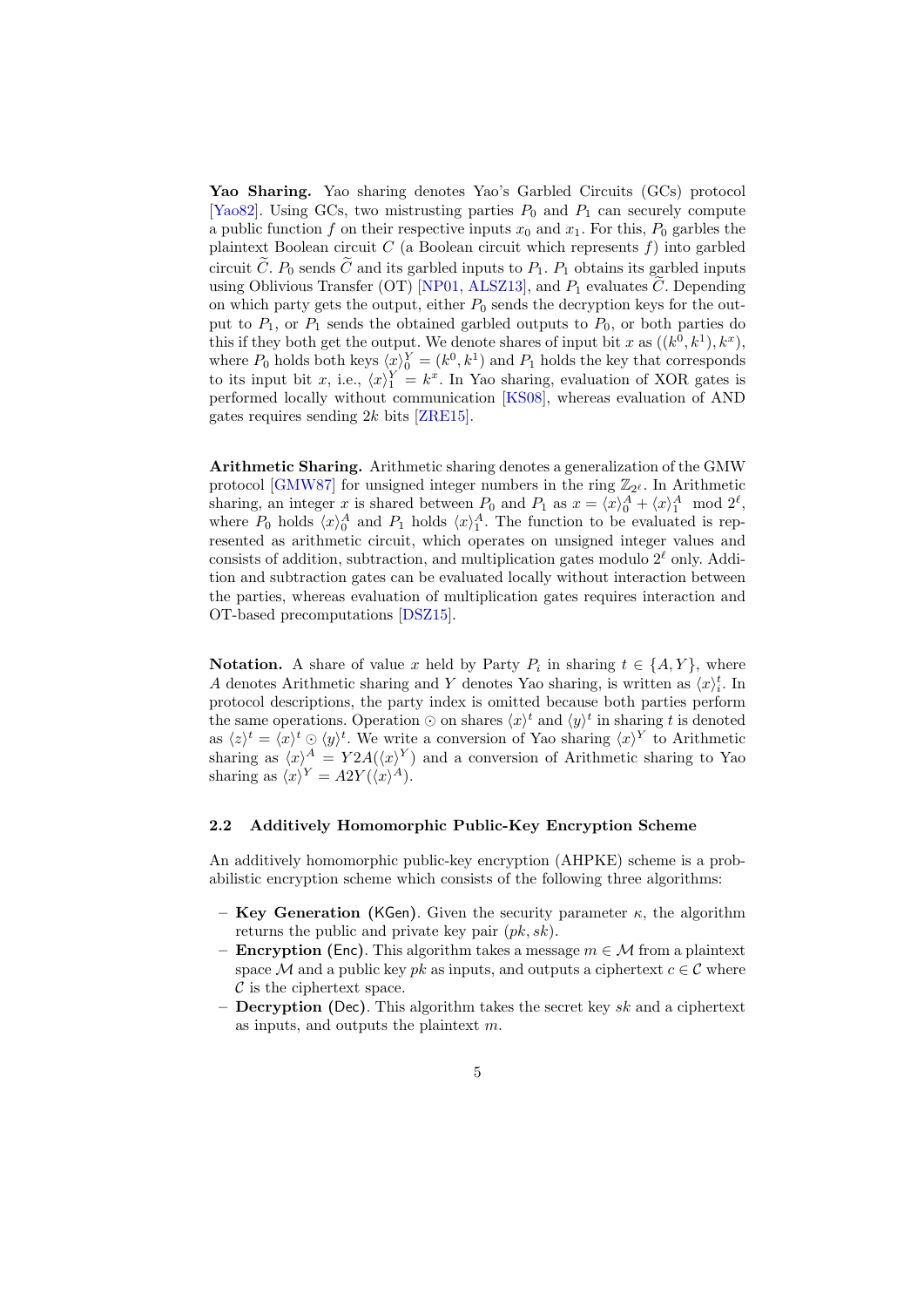<span id="page-5-0"></span>

|                         | DGK [DGK09]                                                                                                                                                                      | Lifted ElGamal   ElG84                                                         |
|-------------------------|----------------------------------------------------------------------------------------------------------------------------------------------------------------------------------|--------------------------------------------------------------------------------|
|                         |                                                                                                                                                                                  |                                                                                |
|                         | 1. Choose two random large primes $p, q$                                                                                                                                         | 1. Choose $\phi$ -bits prime p;                                                |
|                         | s.t. $ p  =  q  = \kappa/2$ ;                                                                                                                                                    | 2. Choose points $P,Q \in EC$ ;                                                |
|                         | $ 2. n := p \cdot q;$                                                                                                                                                            | 3. $y \stackrel{\$}{\leftarrow} \mathbb{Z}_p^*, Y = yP;$                       |
|                         | 3. Choose $\ell$ -bits prime u.                                                                                                                                                  | 4. $pk = (p, P, Q, Y), sk = y.$                                                |
| $\mathsf{KGen}(\kappa)$ | s.t. $u (p-1)$ and $u (q-1)$ ;                                                                                                                                                   |                                                                                |
|                         | 4. Choose $\phi$ -bits primes $(v_p, v_q)$ ,                                                                                                                                     |                                                                                |
|                         | s.t. $v_n (p-1)$ and $v_n (q-1)$ ;                                                                                                                                               |                                                                                |
|                         | 5. Choose $(g, h)$ of orders $(uv_p v_q, v_p v_q)$ ;                                                                                                                             |                                                                                |
|                         | $\vert 6. \ p k = (n, q, h, u), \ sk = (p, q, v_p, v_q).$                                                                                                                        |                                                                                |
|                         | $\boxed{\mathsf{Enc}(pk,m) \begin{bmatrix} 1. \ r \stackrel{\$}{{\leftarrow}} & \mathcal{R}_{\mathsf{D}} = \{0,1\}^{2.5\phi}; \\ 2. \ C = g^m \cdot h^r \bmod n. \end{bmatrix}}$ | 1. For $m \in \mathbb{Z}_p$ , $r \stackrel{\ast}{\leftarrow} \mathbb{Z}_n^*$ ; |
|                         |                                                                                                                                                                                  | $2. C = (R, V) = (rP, rY + mQ).$                                               |
|                         | $\left  \text{Dec}(sk, C) \right $ on $\left  \text{Dec}(sk, C) \right $ on $\left  \text{Dec}(sk, C) \right $ on $\left  \text{Dec}(sk, C) \right $                             | 1. $mQ = V - yR$ .                                                             |
|                         | 2. Calculate $m$ by Pohlig-Hellman Alg. [PH78]. Full decryption is not required.                                                                                                 |                                                                                |

Table 1: Additively homomorphic public-key encryption (AHPKE) schemes used in this paper.

For two ciphertext  $C_1 = \text{Enc}(pk, m_1)$  and  $C_2 = \text{Enc}(pk, m_2)$ , we have the following additively homomorphic properties:

$$
\mathsf{Dec}(sk, C_1 \cdot C_2) = m_1 + m_2 \text{ and } \mathsf{Dec}(sk, C_1 \cdot C_2^{-1}) = m_1 - m_2.
$$

Using the above homomorphic additions, it is also possible to efficiently compute multiplications and divisions by a plaintext value  $v \in \mathcal{M}$  using the squareand-multiply algorithm:

$$
\mathsf{Dec}(sk, C_1^v) = v \cdot m_1 \text{ and } \mathsf{Dec}(sk, C_1^{v^{-1}}) = m_1/v.
$$

We require that the AHPKE schemes used in our implementations satisfy standard semantic security. In Table [1,](#page-5-0) we briefly review two concrete instantia-tions of AHPKE, i.e., the construction by Damgård et al. (DGK) [\[DGK09\]](#page-18-0) and Lifted ElGamal [\[ElG84\]](#page-18-12) instantiated with Elliptic Curve Cryptography (ECC). Let  $EC: y^2 = x^3 + ax + b$  denote an elliptic curve over a prime field  $GF(p)$  with curve parameters  $a, b \in \mathsf{GF}(p)$ . When the modulus n is clear from the context, then the modular operation mod  $n$  may be omitted.

Bloom filter (BF) [\[Blo70\]](#page-18-1) is a probabilistic data structure that provides spaceefficient storage of a set and that can efficiently test whether an element is a member of the set. The probabilistic property of BF may lead to false positive matches, but no false negatives. It is well-known that the more elements are added to the BF, the larger the probability of false positives gets. To reduce the false positive rate, we follow the approach of [\[PPR05\]](#page-19-17), i.e., a BF with  $1.44\epsilon N$ bits for a set with size N has a false positive rate (FPR) of  $2^{-\epsilon}$ .

We review the algorithms of a Bloom filter as follows:

- $-$  Filter initiation (BF.init). On input a set size N, this algorithm initiates the Bloom filter of bit length  $1.44\epsilon N$ .
- Element insertion (BF.insert). This algorithm takes an element  $m$  as input, and inserts m into BF.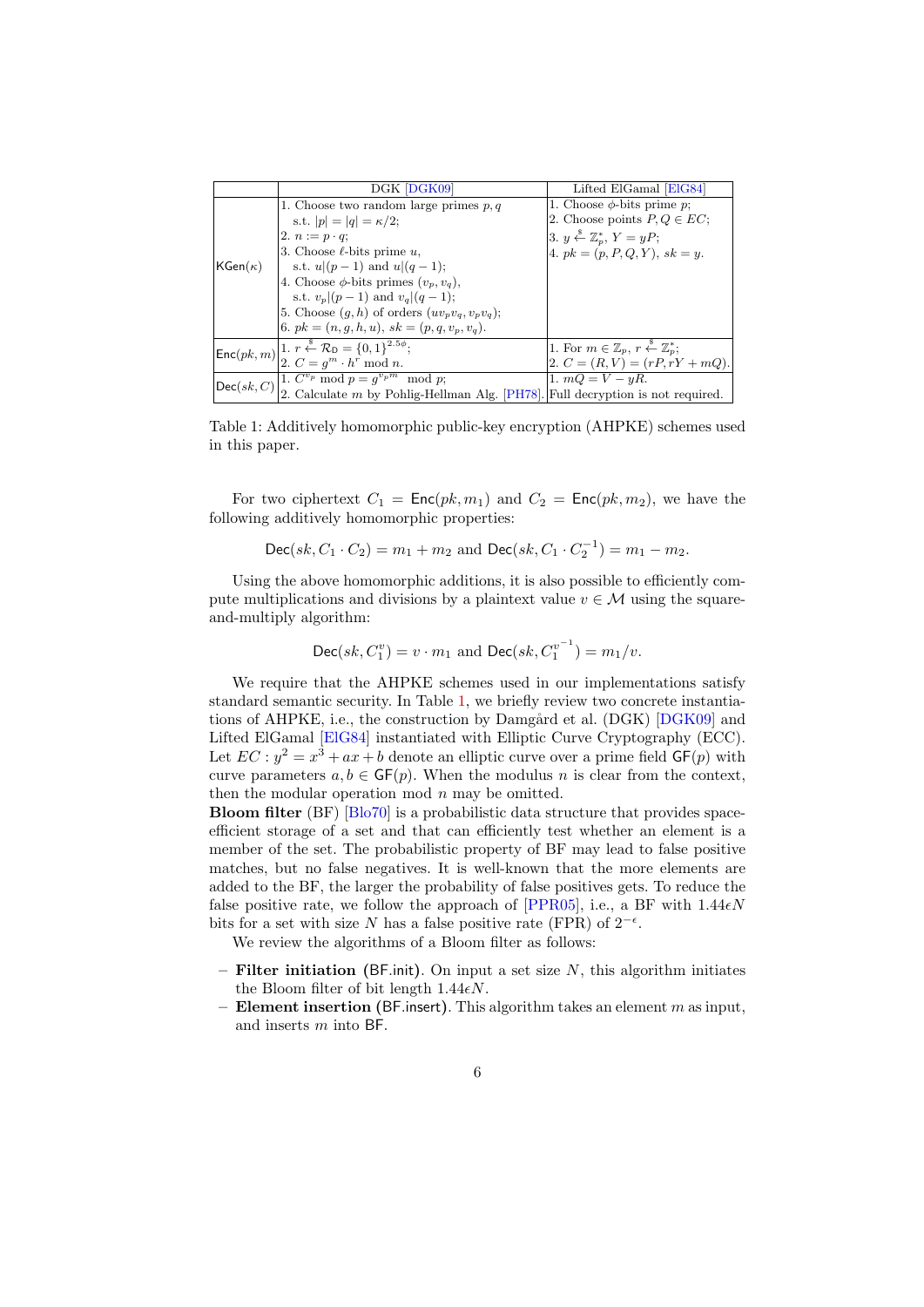- Element check (BF.check). This algorithm returns 1 if an element  $m$  is in BF, and 0 otherwise.
- Element change (BF.Pos). This algorithm computes positions to be changed for element m in BF.

Random oracles were first introduced by Bellare and Rogaway [\[BR93\]](#page-18-13) as a tool to prove security of a cryptographic scheme. In this work, we assume that the hash function is modeled as a random oracle. Basically, a random oracle is stateful, i.e., for a random oracle query  $H(m)$  for some input  $m \in \{0,1\}^*$ , it proceeds as follows:

- With respect to the first query on  $m$ , the oracle just returns a truly random value  $r_m$  from the corresponding domain, and records the tuple  $(m, r_m)$  into its query list HList.
- If  $m \in H$ List, then the oracle just returns its associated random value  $r_m$ recorded in HList.

# 3 Efficient PPLP Schemes from ABY

We show in this section how the ABY framework for Secure Two-Party Computation (STPC) [\[DSZ15\]](#page-18-9) can be used for Privacy-Preserving Location Proximity (PPLP). For describing ABY-based protocols, we use the following notation described in Table [2.](#page-6-0) We design two protocols for PPLP: (i) based on Yao sharing only and (ii) based on a mix of Arithmetic and Yao sharing, which we describe in the following.

<span id="page-6-0"></span>

| Term Description                                                                                                                                                                                                                                                                                                                                                                                                                                          |
|-----------------------------------------------------------------------------------------------------------------------------------------------------------------------------------------------------------------------------------------------------------------------------------------------------------------------------------------------------------------------------------------------------------------------------------------------------------|
| $\overline{P_0, P_1}$ Parties that perform secure computation                                                                                                                                                                                                                                                                                                                                                                                             |
| $t \in \{A, Y\}$ Sharing types: Arithmetic or Yao                                                                                                                                                                                                                                                                                                                                                                                                         |
|                                                                                                                                                                                                                                                                                                                                                                                                                                                           |
|                                                                                                                                                                                                                                                                                                                                                                                                                                                           |
| $\begin{cases} \n\langle x \rangle_i^i \left  \text{Share } x \text{ in sharing } t \text{ held by party } P_i \right  \\ \n\langle z \rangle^t = \langle x \rangle^t \odot \langle y \rangle^t \left  \text{Operation } \odot \text{ on shares } \langle x \rangle^t \text{ and } \langle y \rangle^t \right  \\ \n\langle x \rangle^Y = A2Y(\langle x \rangle^A) \left  \text{Sharing conversion from Arithmetic to Yao sharing} \right  \n\end{cases}$ |

Table 2: Notation used for describing our ABY-based protocols.

#### <span id="page-6-1"></span>3.1  $ABY_Y$ : A PPLP Scheme from Yao Sharing

The advantage of the Yao-based PPLP protocol is that it has a small and constant number of rounds, which makes it well-suited for high-latency networks. Since we operate on unsigned integers in ABY, we must make sure that no underflows occur for which we see two possible options for computing the Euclidean distance: (i) compute the extended equation of Euclidean distance, i.e.,  $x_0^2 + x_1^2 - 2x_0x_1 + y_0^2 + y_1^2 - 2y_0y_1$ , or subtract the smaller coordinate from the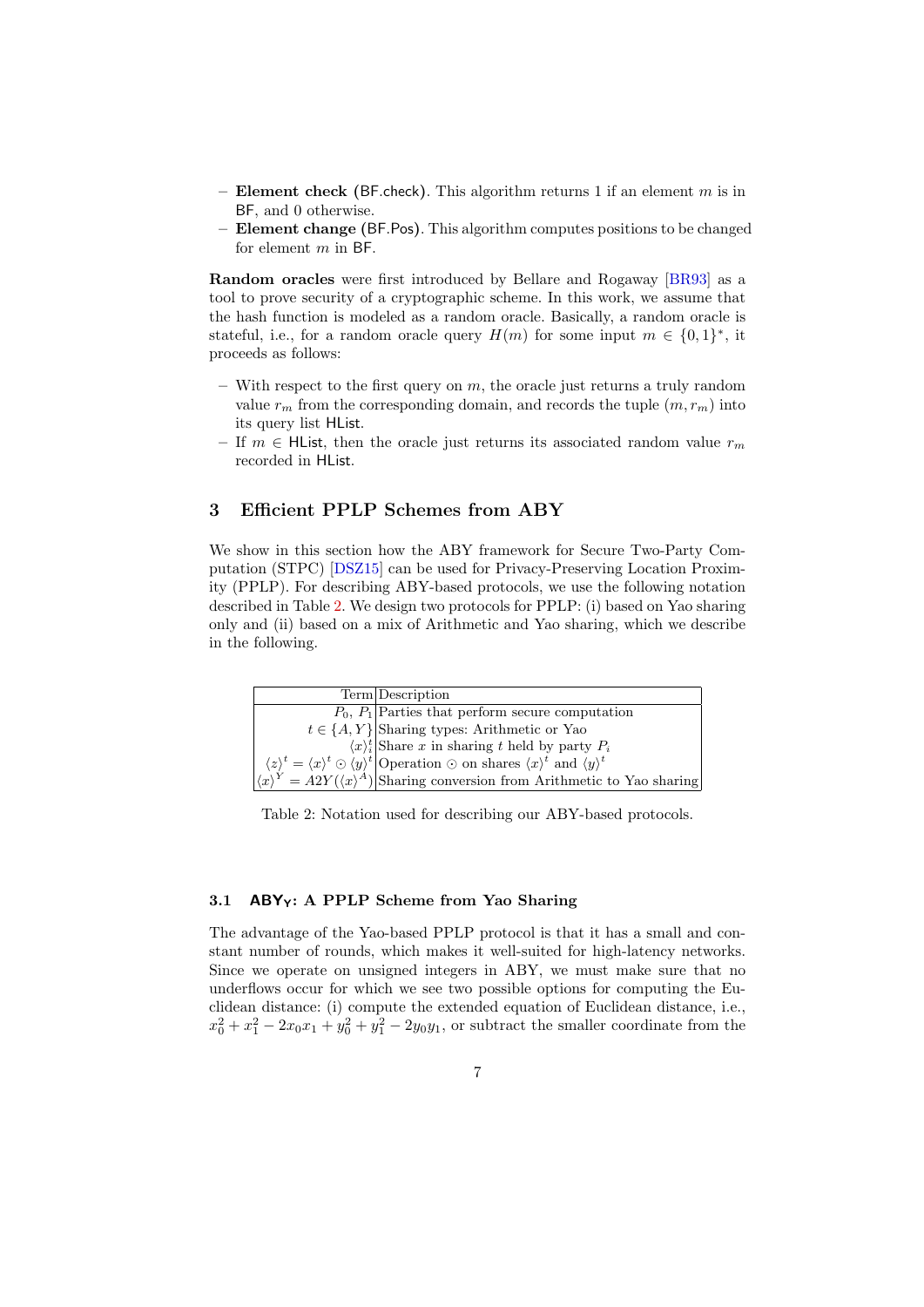larger coordinate, i.e.,  $(x_{max} - x_{min})^2 + (y_{max} - y_{min})^2$ . PPLP calculation using the extended equation results in 6 multiplications (which are very expensive operations as they require a number of AND gates which is quadratic in the bitlength of the operands), whereas determining maxima requires only a linear overhead in the bitlength and only two expensive multiplications. This is why we choose and further improve approach (ii) as follows. The intuitive approach for the Yao-based Euclidean distance computation requires two MUX gates for each dimension for selecting  $x_{max}$  and  $x_{min}$  (resp.  $y_{max}$  and  $y_{min}$ ). The functionality of multiplexer  $c \leftarrow \text{MUX}(a, b, s)$  on inputs a and b, and selection bit s is defined as  $c \leftarrow s == 0$  ? a : b. We slightly improve this circuit by observing that instead of individually selecting the maximum and the minimum, we can also swap the order of the two x values if  $x_1 > x_0$  (and the same for the y values). Hence, we replace the two MUX gates by one Conditional Swap gate, which using the construction of  $[KS08]$  has the same costs as only *one* MUX gate ( $\ell$  AND gates, where  $\ell$  is the bitlength of the operands). The functionality of Conditional Swap  $(a', b') \leftarrow \text{CondSwap}(a, b, s)$  on inputs a and b, and selection bit s is defined as  $a' \leftarrow a \oplus [ (a \oplus b) \wedge s], b' \leftarrow b \oplus [ (a \oplus b) \wedge s].$  Although this technique brings only slight performance improvement for Euclidean distance (0.4 % fewer AND gates for 32-bit coordinates), it gains more significance when used in other privacypreserving distance metrics, e.g., Manhattan distance (22 % fewer AND gates for 32-bit coordinates).

In our Yao-based PPLP scheme (denoted as  $ABY_Y$ ) given in Figure [1,](#page-8-0) the following gates are used:  $2(GT(\ell)+CondSwap(\ell)+SUB(\ell)+MUL(\sigma))+ADD(\sigma)$ , where  $GT(\ell)$  is an  $\ell$ -bit greater-than circuit ( $\ell$  AND gates [\[KSS09\]](#page-19-11)), CondSwap( $\ell$ ) is an  $\ell$ -bit Conditional Swap gate ( $\ell$  AND gates [\[KS08\]](#page-19-14)), SUB( $\ell$ ) is an  $\ell$ -bit subtraction circuit ( $\ell$  AND gates [\[KSS09\]](#page-19-11)), MUL( $\sigma$ ) is a  $\sigma$ -bit multiplication circuit  $(2\sigma^2 - \sigma \text{ AND gates [KSS09]), \text{ and } ADD(\sigma) \text{ is a } \sigma\text{-bit addition circuit } (\sigma \text{ AND})$  $(2\sigma^2 - \sigma \text{ AND gates [KSS09]), \text{ and } ADD(\sigma) \text{ is a } \sigma\text{-bit addition circuit } (\sigma \text{ AND})$  $(2\sigma^2 - \sigma \text{ AND gates [KSS09]), \text{ and } ADD(\sigma) \text{ is a } \sigma\text{-bit addition circuit } (\sigma \text{ AND})$ gates [\[BPP00\]](#page-18-14)). The values  $\ell$  and  $\sigma$  are the bitlengths of the computed values. In our setting,  $\ell = 32$  bits (the bitlength of a coordinate) and  $\sigma = 64$  bits (the bitlength of the resulting squared value).

The aforementioned gates result in the following communication requirements between parties:  $6\ell + 4\sigma^2 - \sigma = 16\,512$  AND gates = 528 384 bytes of communication with 256 bit communication per AND gate using the half-gates technique of [\[ZRE15\]](#page-19-15). This scheme requires 2 messages in the online phase.

#### <span id="page-7-0"></span>3.2  $ABY_{AY}$ : A PPLP Scheme from Arithmetic and Yao Sharing

We design a protocol for PPLP using a mix of Arithmetic and Yao sharing, which we denote as  $ABY_{AY}$ . The use of Arithmetic sharing is advantageous for this scheme  $-$  it (i) decreases the communication and computation overhead for the PPLP, and (ii) can decrease protocol runtimes in low-latency networks. However,  $ABY<sub>Y</sub>$  can still be significantly faster in high-latency networks, such as LTE in areas with very poor signal reception, which is, however, uncommon in crowded areas where people usually meet. Our protocol requires the following gates:  $6 \cdot \text{MUL}_A(\sigma) + \text{A2Y}(\sigma) + \text{GT}(\sigma)$ , where  $\text{MUL}_A(\sigma)$  is a  $\sigma$ -bit multiplication in Arithmetic sharing,  $A2Y(\sigma)$  is a  $\sigma$ -bit Arithmetic to Yao sharing conversion,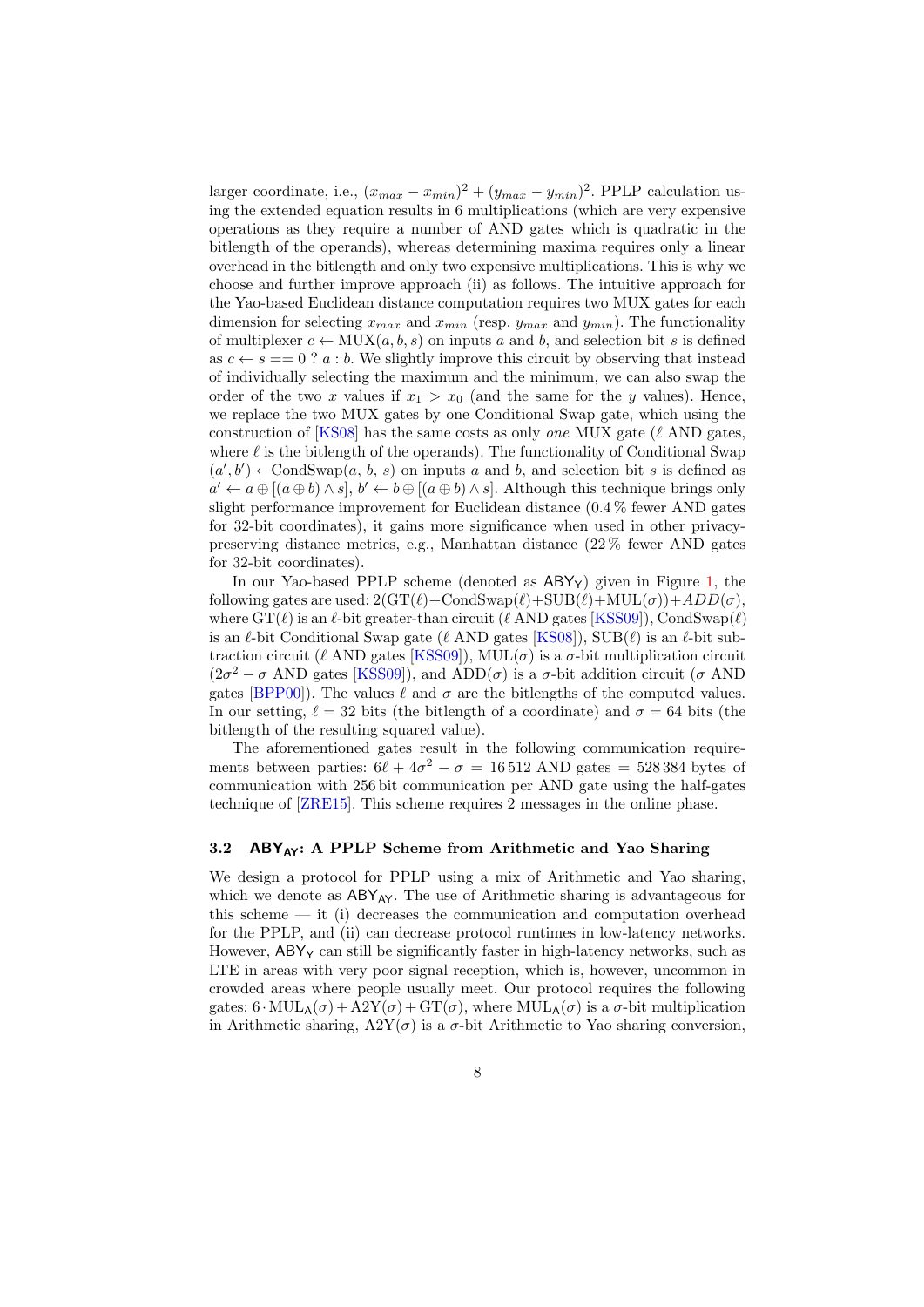<span id="page-8-0"></span>

| $\langle$ isNear $\rangle^Y \leftarrow ABY_Y(\langle x_0 \rangle^Y, \langle x_1 \rangle^Y, \langle y_0 \rangle^Y, \langle y_1 \rangle^Y, \langle T \rangle^Y)$ |                                                                                                                                                           |  |  |
|----------------------------------------------------------------------------------------------------------------------------------------------------------------|-----------------------------------------------------------------------------------------------------------------------------------------------------------|--|--|
|                                                                                                                                                                | 1: $\langle \text{gtX} \rangle^Y \leftarrow GT(\langle x_1 \rangle^Y, \langle x_0 \rangle^Y)$                                                             |  |  |
|                                                                                                                                                                | 2: swappedX $\leftarrow$ CondSwap $(\langle x_0 \rangle^Y, \langle x_1 \rangle^Y, \langle g \notin X \rangle^Y)$                                          |  |  |
|                                                                                                                                                                | $3: \langle x_{max} \rangle^{Y} \leftarrow \text{swappedX}[0]$                                                                                            |  |  |
|                                                                                                                                                                | 4: $\langle x_{min} \rangle^Y \leftarrow \text{swappedX}[1]$                                                                                              |  |  |
|                                                                                                                                                                | 5: $\langle gtY \rangle^Y \leftarrow GT(\langle y_1 \rangle^Y, \langle y_0 \rangle^Y)$                                                                    |  |  |
|                                                                                                                                                                | 6: swappedY $\leftarrow$ CondSwap $(\langle y_0 \rangle^Y, \langle y_1 \rangle^Y, \langle gt \rangle^Y)$                                                  |  |  |
|                                                                                                                                                                | 7: $\langle y_{max} \rangle^Y \leftarrow \text{swapped } Y[0]$                                                                                            |  |  |
|                                                                                                                                                                | $8: \langle y_{min} \rangle^{Y} \leftarrow \text{swappedY}[1]$                                                                                            |  |  |
|                                                                                                                                                                | 9: $\langle d \rangle^Y \leftarrow (\langle x_{max} \rangle^Y - \langle x_{min} \rangle^Y)^2 + (\langle y_{max} \rangle^Y - \langle y_{min} \rangle^Y)^2$ |  |  |
|                                                                                                                                                                | 10: <b>return</b> $\langle d \rangle^Y < \langle T \rangle^Y$                                                                                             |  |  |

Fig. 1: Our PPLP protocol  $ABY_Y$  using only Yao sharing in ABY [\[DSZ15\]](#page-18-9).

 $GT(\sigma)$  is a  $\sigma$ -bit greater-than gate ( $\sigma$  AND gates [\[KSS09\]](#page-19-11)), and  $\sigma$  is the bitlength of the squared distance. Our protocol for mixed-protocol SMPC-based PPLP is shown in Figure [2.](#page-8-1)

In total, 6 multiplication gates in Arithmetic sharing, 1 Arithmetic to Yao conversion gate, and  $\sigma$  AND gates in Yao sharing are required in this scheme. This results in  $12\sigma^2 + 19\kappa\sigma$  bits of communication. In our setting with the bitlength of the squared value  $\sigma = 64$ , this yields 45056 bytes of communication, which is a factor  $11\times$  improvement over ABY<sub>Y</sub>. However, this scheme requires 4 messages in the online phase  $(2 \times$  more than for ABY<sub>Y</sub>).

<span id="page-8-1"></span>

| $\vert \langle$ isNear $\rangle^{Y} \leftarrow ABY_{AY}(\langle x_0 \rangle^{A}, \langle x_1 \rangle^{A}, \langle y_0 \rangle^{A}, \langle y_1 \rangle^{A}, \langle T \rangle^{Y})$ |                                                                                                                                                                                        |  |
|-------------------------------------------------------------------------------------------------------------------------------------------------------------------------------------|----------------------------------------------------------------------------------------------------------------------------------------------------------------------------------------|--|
|                                                                                                                                                                                     | 1: $\langle x \rangle^A \leftarrow (\langle x_0 \rangle^A)^2 + (\langle x_1 \rangle^A)^2 - \langle x_0 \rangle^A \langle x_1 \rangle^A - \langle x_0 \rangle^A \langle x_1 \rangle^A$  |  |
|                                                                                                                                                                                     | $ z: \langle y \rangle^A \leftarrow (\langle y_0 \rangle^A)^2 + (\langle y_1 \rangle^A)^2 - \langle y_0 \rangle^A \langle y_1 \rangle^A - \langle y_0 \rangle^A \langle y_1 \rangle^A$ |  |
|                                                                                                                                                                                     | $ 3: \langle d \rangle^Y \leftarrow A2B(\langle x \rangle^A + \langle y \rangle^A)$                                                                                                    |  |
|                                                                                                                                                                                     | 4: return $\langle d \rangle^Y < \langle T \rangle^Y$                                                                                                                                  |  |

Fig. 2: Our PPLP protocol  $ABY_{AY}$  using Arithmetic and Yao sharing in ABY [\[DSZ15\]](#page-18-9).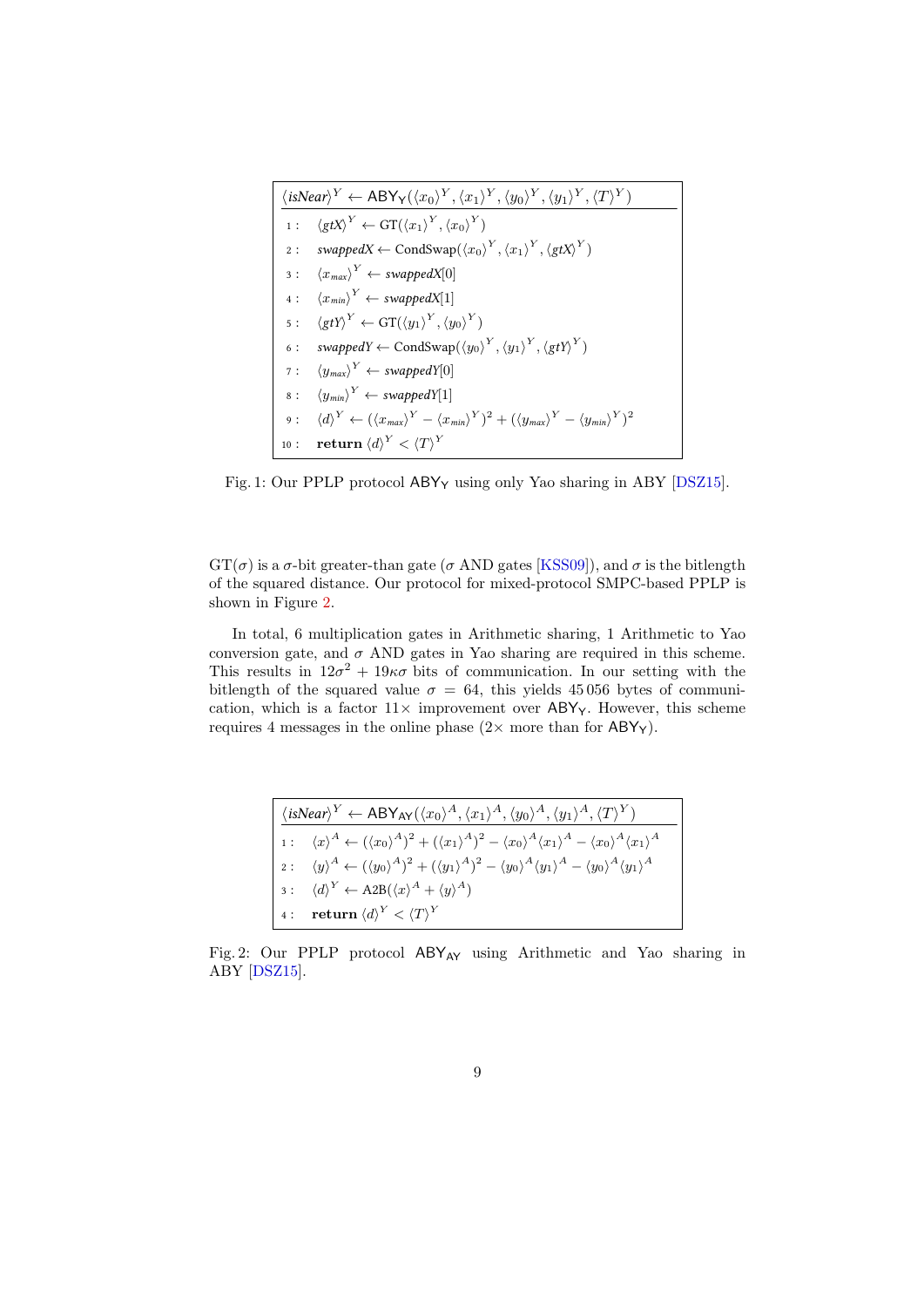# 4 Efficient PPLP Schemes from Homomorphic Encryption

In this section, we show how to build efficient privacy preserving location proximity (PPLP) schemes which are suitable for mobile devices. In our construction, we will extensively use a one-way hash function  $H: \{0,1\}^* \to \mathbb{Z}_p$  which will be modeled as a random oracle in the security analysis, where  $p$  is a large prime chosen in each scheme.

OVERVIEW. We first give an overview of our constructions. Consider the general scenario that a party A at location with coordinates  $(x_A, y_A)$  wants to know whether the other party B at location  $(x_B, y_B)$  is close to her without learning any information about  $B$ 's location. Intuitively, if the distance  $d$  between their locations are smaller than a threshold  $\tau$ , then we can say that they are near. If set  $\mathsf{T} = \{d_1, \ldots, d_m\}$  denotes all possible Euclidean distances between two adjacent parties, then the location proximity problem is to determine whether  $d$ is in this public set or not. Since Euclidean distances are calculated as the sum of two squares  $m = |T| \approx \lambda \cdot \frac{\tau^2}{\sqrt{2 \ln \tau}}$ , where  $\lambda = 0.7642$  is the Landau-Ramanujan constant, since we insert only unique elements in  $\mathsf T$  that are smaller than or equal to  $\tau^2$  [\[Fin03,](#page-18-15) §2.3].

However, the distance  $d$  should be also hidden from both parties to preserve privacy. Hence, we cannot let party A directly input the distance  $x = d$  to test the location proximity. To protect the distance from  $A$ , we make use of additively homomorphic PKE scheme (either DGK or ElGamal shown in Table [1\)](#page-5-0) to enable both parties to jointly compute a distance d based on party A's public key but B blinds d with two fresh random values (i.e.,  $(r, s)$ ). Namely, A will decrypt the ciphertext computed by B to get the blinded distance  $\tilde{d} = s \cdot (r + d) \mod p$ where  $p$  is a prime. Our distance obfuscation method is inspired by the Lester protocol [\[ZGH07\]](#page-19-4), but is tailored to the additively homomorphic PKE schemes we use. To allow  $A$  to get the location proximity result, we further randomize the set T to another set  $\mathcal{X} = \{x_1, \ldots, x_m\}$ , s.t.  $x_i = H(s \cdot (r + d_i) \mod p)$ . It is not hard to see that if  $H(\tilde{d}) \in \mathcal{X}$ , then  $d \in \mathsf{T}$ . We use a Bloom filter to store the set  $X$  to reduce the storage and communication costs.

SECURITY MODEL. We consider the honest-but-curious (semi-honest) setting where both parties honestly follow the protocol specification without deviating from it in any way, e.g., providing malicious inputs. However, any party might passively try to infer information about the other party's input from the protocol messages. This model is formulated by ideally implementing the protocol with a Trusted Third Party (TTP)  $\mathcal T$  which receives the inputs of both parties and outputs the result of the defined function. Security requires that, in the real implementation of the protocol (without a TTP), none of the parties learns more information than what is returned by  $\mathcal T$  in the ideal implementation. Namely, for any semi-honest adversary that successfully attacks a real protocol, there must exist a simulator  $S$  that successfully attacks the same protocol in the ideal world. Let Dist be a function which takes as input the coordinates  $(x_A, y_A, x_B, y_B)$  of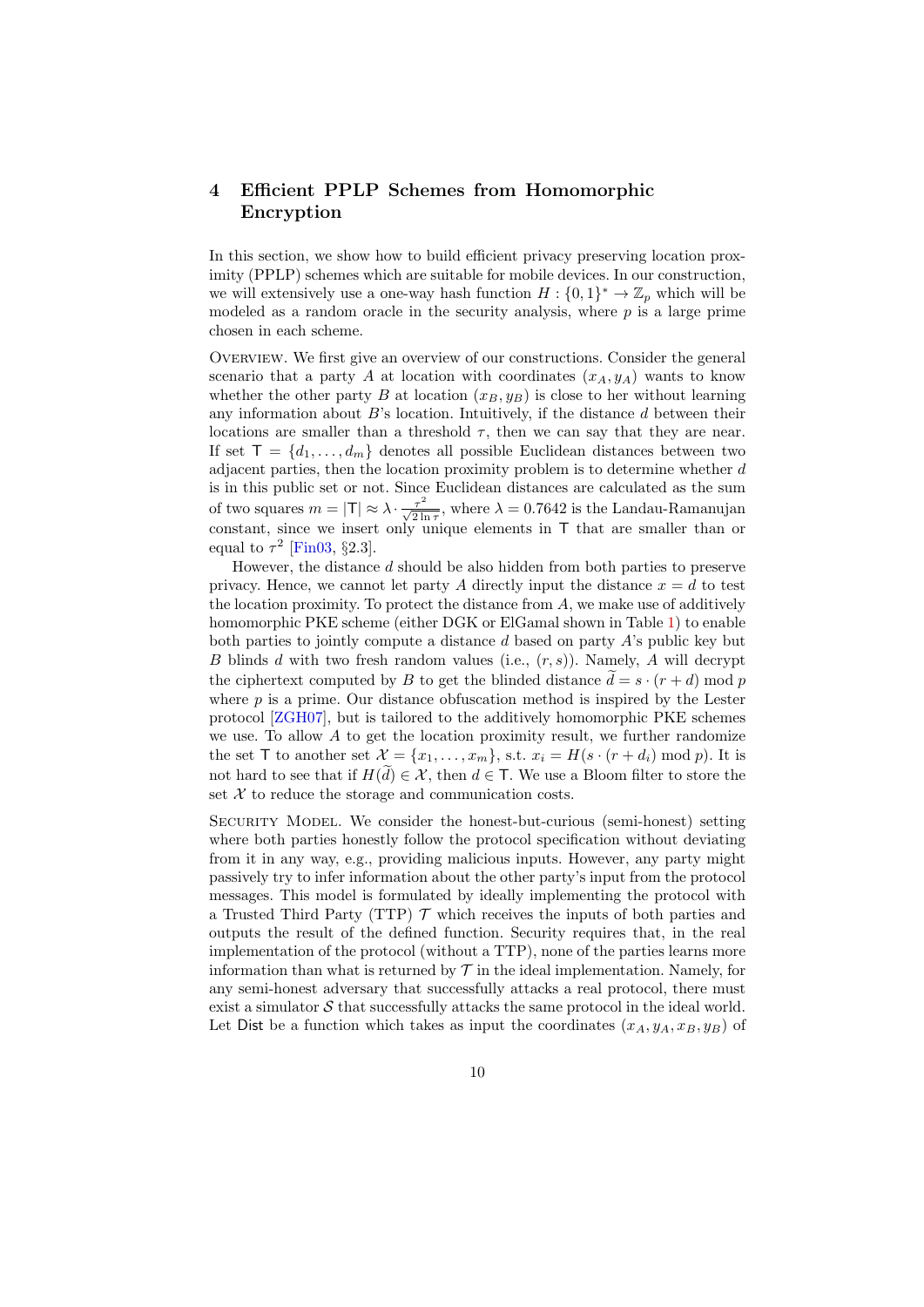the two parties and outputs the distance d between them. In the following, we define an ideal functionality of PPLP.

An ideal functionality  $\mathcal{F}_{\text{PPLP}}$  of our upcoming PPLP protocol with private inputs  $x_A, y_A$  and  $x_B, y_B$  and a public distance set T with threshold  $\tau \in \mathbb{N}$ , is defined as:

$$
\mathcal{F}_{\mathsf{PPLP}} : (x_A, y_A, T_i, x_B, y_B, \mathsf{T}) \to (\bot, (\mathsf{Dist}(x_A, y_A, x_B, y_B) \in \mathsf{T}?1:0)).
$$

We say that a PPLP protocol  $\Pi$  securely realizes functionality  $\mathcal{F}_{\text{PPLP}}$  if: for all Probabilistic Polynomial Time (PPT) adversaries A, there exists a PPT simulator  $S$ , such that

$$
REAL(\Pi, \mathcal{T}, \mathcal{A}) \approx IDEAL(\mathcal{F}_{\text{PPLP}}, \mathcal{T}, \mathcal{S}),
$$

where  $\approx$  denotes computational indistinguishability.

#### <span id="page-10-1"></span>4.1  $\Sigma_{\text{DGK}}$ : A PPLP Scheme from DGK

We fist introduce our PPLP protocol  $\Sigma_{\text{DGK}}$  from DGK (KGen<sup>D</sup>, Enc<sup>D</sup>, Dec<sup>D</sup> as shown in Table [1\)](#page-5-0), which provides a fast pre-computation phase. This PPLP scheme running between two parties  $A$  and  $B$  is shown in Figure [3.](#page-11-0) A learns the location proximity result, i.e., whether or not the distance between  $A$  and  $B$  is smaller than a pre-defined threshold  $T$ .

Remark 1. In our PPLP scheme, we consider some possible optimizations on generating the blinded distance. We separate the ciphertexts  $C_1$ ,  $C_2$ , and  $C_3$ into two steps. We observe that the exponentiations (e.g.,  $R_1 = h^{\tilde{r}_1}$ ) related to the random values  $(\tilde{r}_1, \tilde{r}_2, \tilde{r}_3)$  of these ciphertexts can be precomputed. Note that each computation of  $R_i = h^{\tilde{r_i}}$  needs a full exponentiation with 2.5 $\phi$  bits exponent (e.g.,  $\phi = 256$ ). In contrast, the size of the location coordinate and the blinded distance, i.e., the encrypted message, is much smaller, e.g.,  $\rho =$ 16 bits. Hence, an exponentiation related to a message (e.g.,  $g^{-2x_A}$ ) can be done more efficiently online. For the online phase, we only need to compute the exponentiations related to the messages, so that only three exponentiations with 'small' exponents (depending on the message space) are required at party A. We can do similar pre-computations at party  $B$ . Furthermore, in order to compute the ciphertext  $C_d$  at party B, we can use simultaneous multi-exponentiation (with variable bases) [\[MVOV96,](#page-19-18) Algorithm 14.88] to speed up the computation. Then, the computation of  $C_d$  roughly needs 1.3 times that of a regular modular exponentiation.

<span id="page-10-0"></span>**Theorem 1.** If DGK is semantically secure and the hash function  $H$  is modeled as random oracle, then the proposed PPLP scheme  $\Sigma_{\text{DGK}}$  in Fig. [3](#page-11-0) is a secure computation of  $\mathcal{F}_{\text{PPLP}}$  in the honest-but-curious model.

Proof. We present the security analysis with respect to two aspects: (i) no corrupted party  $B$  can learn the input set of an honest party  $A$ ; (ii) no corrupted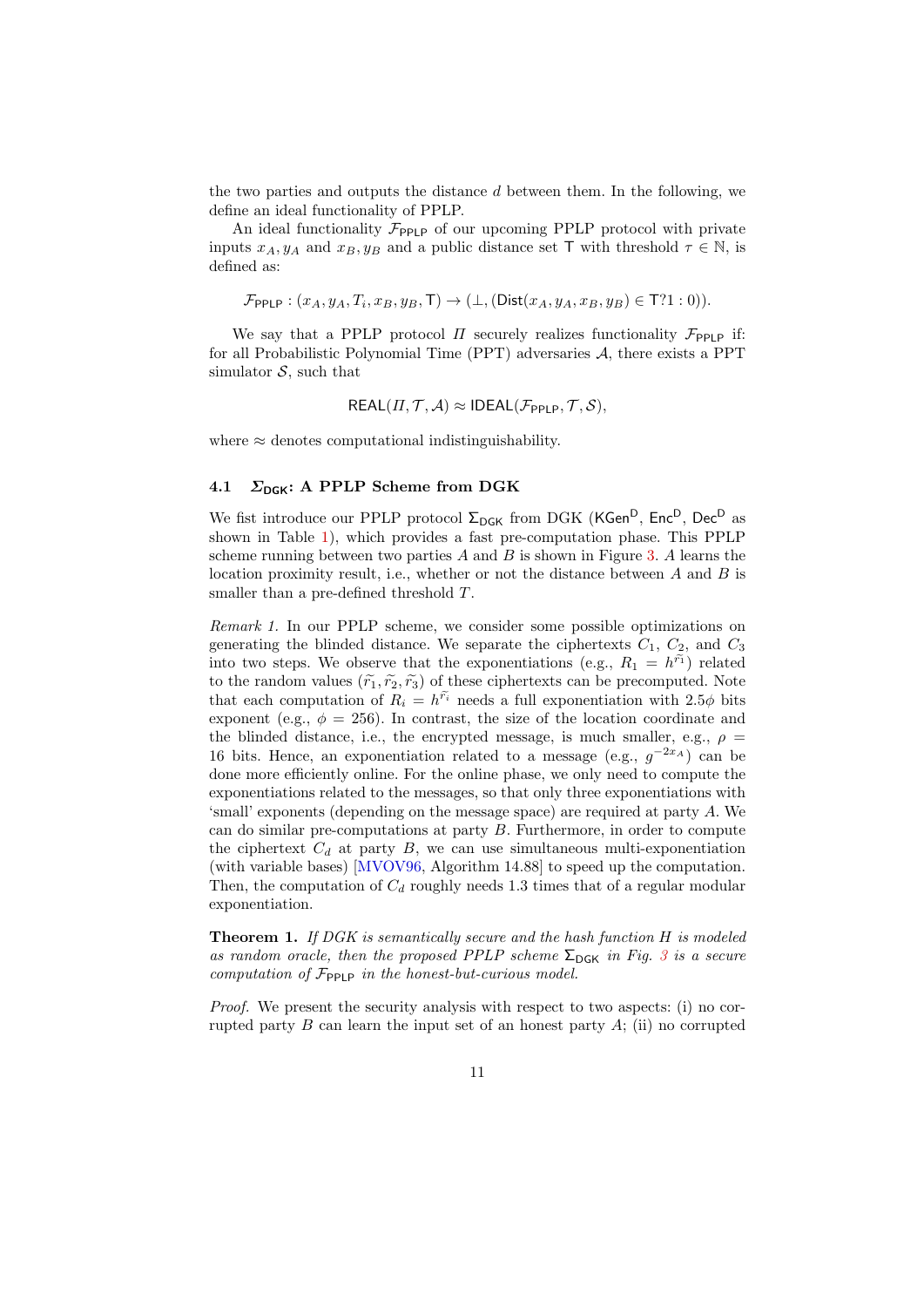<span id="page-11-0"></span>

Fig. 3: Our PPLP protocol  $\Sigma_{\text{DGK}}$  using DGK encryption.

party A can learn the resulting distance. The security against corrupted party B is guaranteed by the security of DGK, since all inputs of A are encrypted. Hence, the simulator  $S$  can just replace the real ciphertexts with random ones. Any adversary distinguishing this change can be used to break DGK.

As for a corrupted party  $A$ , we claim that  $A$  cannot obtain any useful information from a blinded distance  $\tilde{d}_i = s \cdot (r + d_i)$  and the Bloom filter BF. We first show that the inputs (i.e., blinded distances) of the random oracles are unique in a query, so that each  $d_i$  is unique as well. Consider two possible blinded distances  $d_1 = s \cdot (r + d_1)$  and  $d_2 = s \cdot (r + d_2)$  in a location proximity query. Since each  $d_i$ is unique, so is  $d_i$ . Hence, each  $x_i$  is generated by the random oracle with unique input in a query, so that it is independent of all others. In particular, there is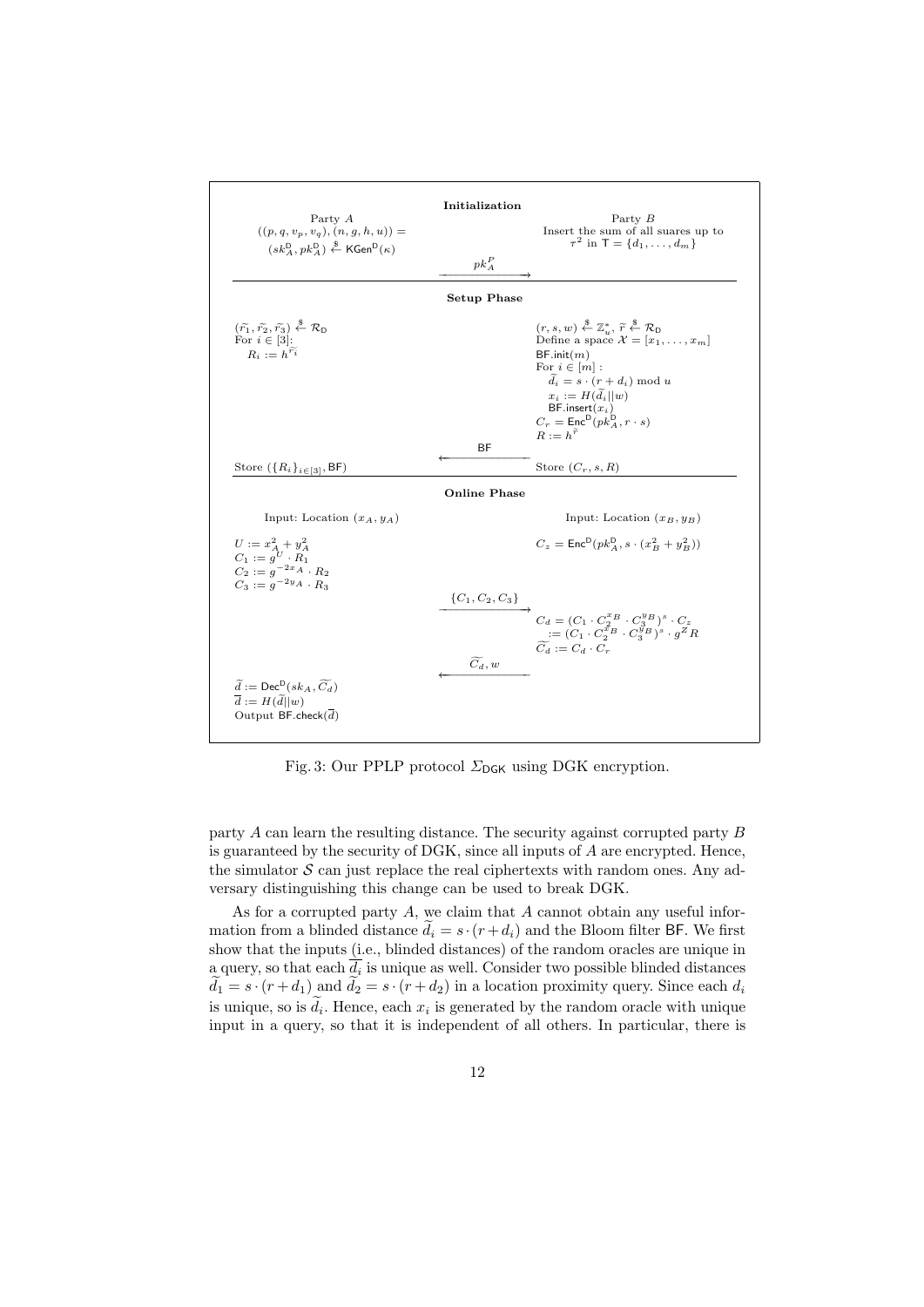no false negative. With respect to different queries, although A may obtain two distances  $d_1 = s_1 \cdot (r_1 + d_1)$  and  $d_2 = s_2 \cdot (r_2 + d_2)$  such that  $d_1 = d_2$ , these two distances are associated with different random numbers  $w_1 \neq w_2$ . Hence, the blinded distance  $d$  and the random value  $w$  together would ensure the input of the random oracle to be unique through all queries with overwhelming probability. As a result, in the ideal world  $S$  could use randomly chosen strings to build a set  $\mathcal X$  in a location proximity query instead of the results from the random oracle. Due to the properties of the Bloom filter, A cannot infer the position of a  $d_i$  (after decryption) in X from BF, where  $d_i = H(d_i||t)$  is inserted in BF.

Furthermore, since a distance  $d$  is blinded by freshly chosen random values  $r$ and s, party  $A$  can neither infer  $r$  nor  $s$  from  $d$  with an overwhelming probability. Thus, A cannot decrypt the distance nor test 'candidate'  $\tilde{d}'$  (of her own choice) based on  $BF$  without knowing either  $r$  or  $s$ .

To summarize, the PPLP scheme is secure under the given assumptions.

#### <span id="page-12-0"></span>4.2  $\Sigma_{\text{EIG}}$ : A PPLP Protocol from ElGamal

In this section, we propose a PPLP protocol  $\Sigma_{\text{EIG}}$  from ElGamal (KGen<sup>E</sup>, Enc<sup>E</sup>, Dec<sup>E</sup> as shown in Table [1\)](#page-5-0). The construction of  $\Sigma_{EIG}$  is similar to  $\Sigma_{DGK}$ . However, we observe that the full decryption in the online phase is not necessary for party A who only needs to know the location proximity result. Thus, we replace DGK with the ECC-based lifted ElGamal scheme which results in better online communication complexity. Moreover, when increasing the security parameter, the performance of ECC operations is better than that of arithmetic modulo an RSA modulus in DGK, so  $\Sigma_{EIG}$  is better suited for long-term security. The  $\Sigma_{EIG}$ PPLP protocol is shown in Figure [4.](#page-13-0)

Theorem 2. If ElGamal is semantically secure and the hash function H is modeled as random oracle, then the proposed PPLP scheme  $\Sigma_{\text{EIG}}$  in Fig. [4](#page-13-0) is a secure computation of  $\mathcal{F}_{\text{PPLP}}$  in the honest-but-curious model.

The proof of this theorem is analogous to that of Theorem [1](#page-10-0) and thus omitted.

#### 5 Comparison and Experimental Results

In this section, we compare our proposed protocols with the state-of-the-art PPLP protocol of Hallgren et al. [\[HOS15,](#page-18-3) [Hal17\]](#page-18-4). We instantiate all primitives in our PPLP protocols to achieve a security level of  $\kappa = 128$  bits. The secret-shared coordinates in our benchmarks are of bitlength  $\ell = 32$  bit and the secret-shared squared results are of bitlength  $\sigma = 64$  bit. However, we restrict the cleartext domain of the coordinates to  $\{0, \ldots, 2^{31.5}-1\}$  s.t. the squared Euclidean distance fits into a 64-bit unsigned integer. This is sufficient for any coordinates on earth with sub-meter accuracy.

We benchmark our prototype C<sup>++</sup> implementations of our PPLP protocols on two commodity servers equipped with Intel Core i7 3.5 GHz CPUs and 32 GB RAM. During our benchmarks, however, the maximum RAM requirements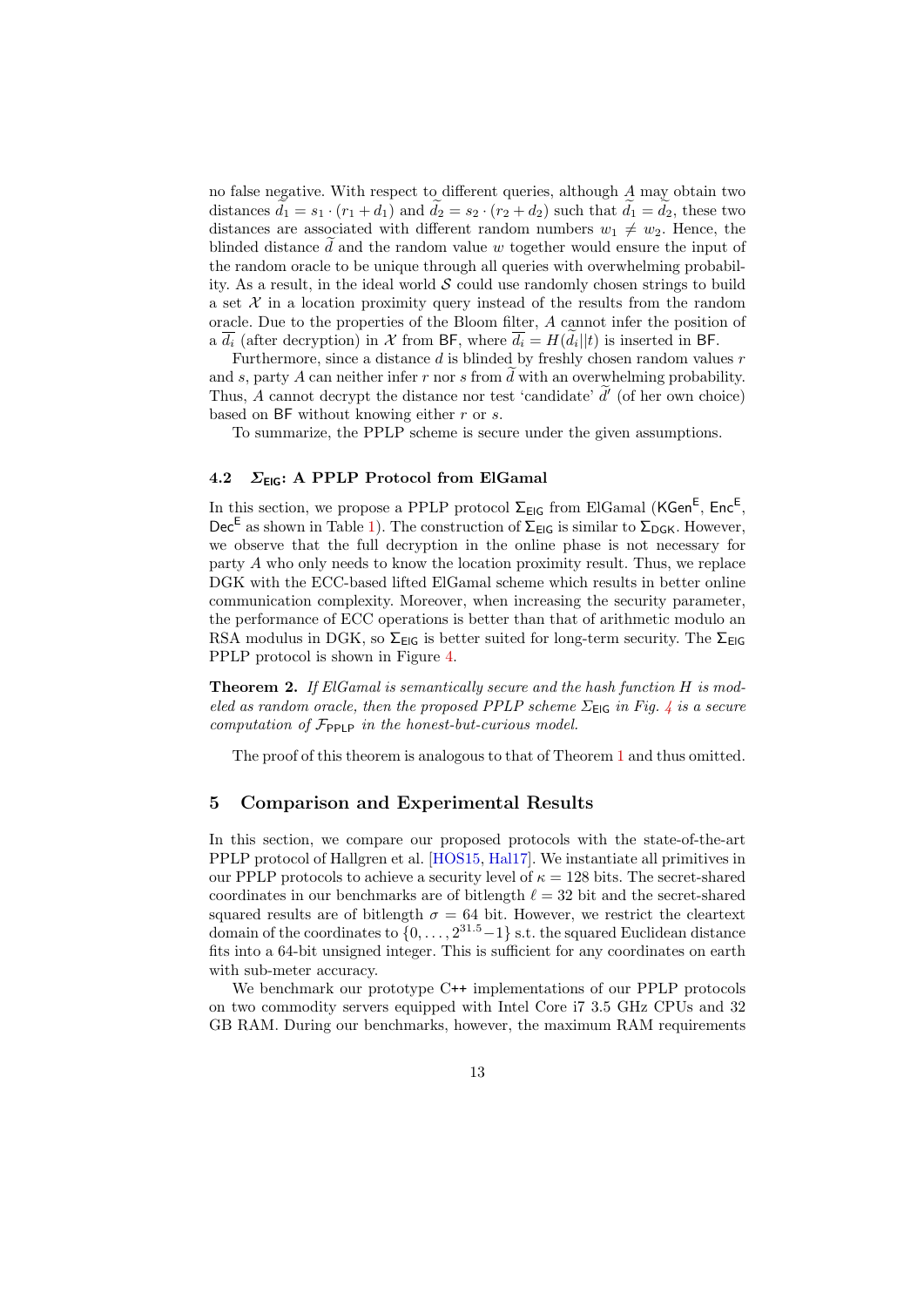<span id="page-13-0"></span>

Fig. 4: Our PPLP protocol  $\Sigma_{\text{EIG}}$  using ElGamal encryption.

were in the order of a few dozen megabytes. The two machines are connected via Gigabit Ethernet. Each benchmarking result is averaged over 100 executions.

As shown in Tab. [3,](#page-14-0) our protocol  $\Sigma_{\text{EIG}}$  has the lowest online communication and also more efficient arithmetic than  $\Sigma_{\text{DGK}}$  due to the usage of ECC instead of modular arithmetic over a 3072-bit RSA modulus. Therefore, we implemented  $\Sigma_{\text{FIG}}$ , but not  $\Sigma_{\text{DGK}}$  because we expect its runtimes to be worse. When utilizing Bloom filters, we use a false positive rate of  $2^{-\rho}$ , where  $\rho$  is the statistical security parameter ( $\rho = 40$ ) as before.

The underlying framework for our  $\Sigma_{\text{EIG}}$  implementation is the mcl library<sup>[5](#page-13-1)</sup> that includes an optimized lifted ElGamal implementation. We use lifted ElGa-

<span id="page-13-1"></span><sup>5</sup> <https://github.com/herumi/mcl>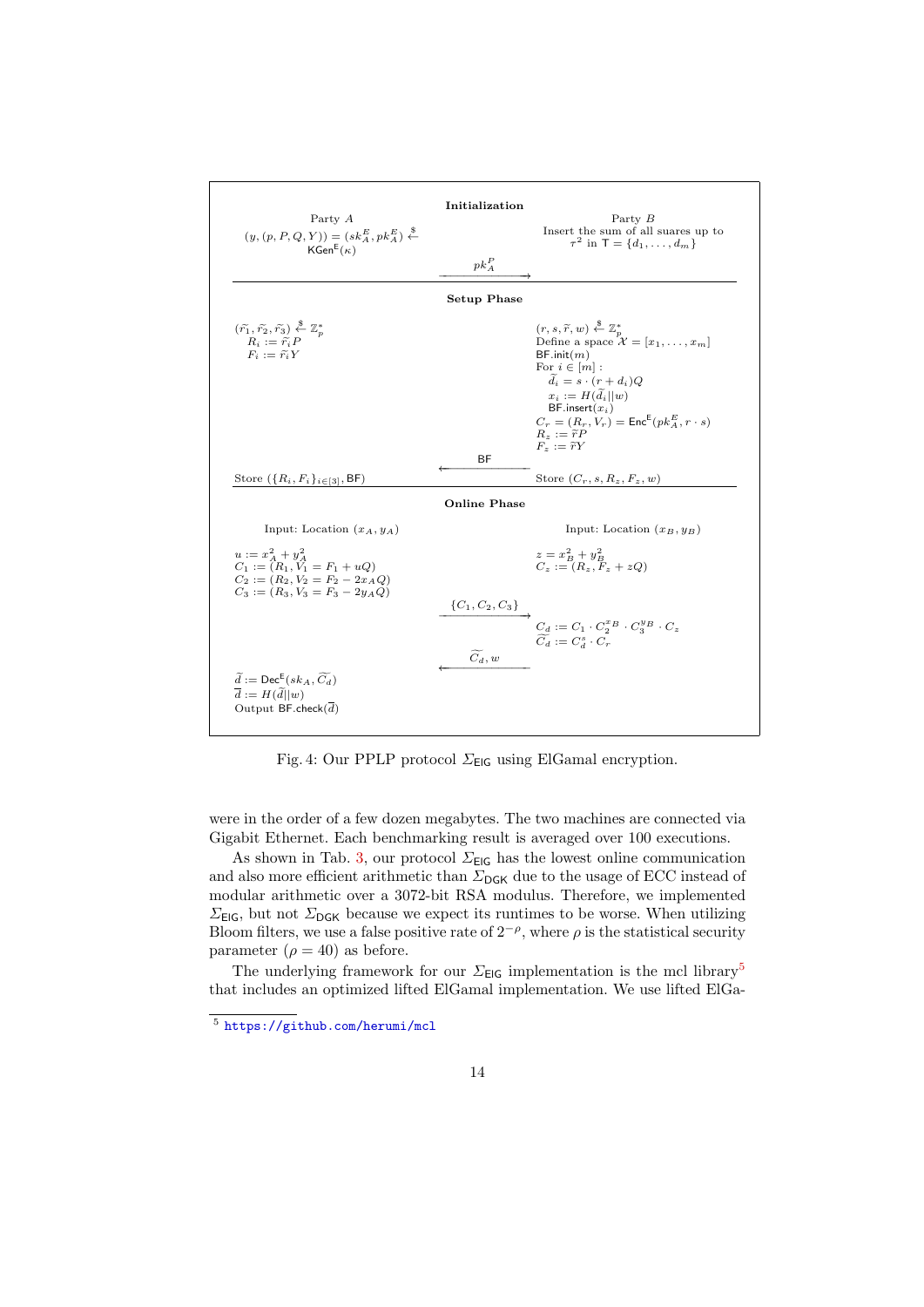mal encryption over the elliptic curve secp256k1 with key size of 256 bits and 128-bit security. The mcl library supports point compression, and therefore each elliptic curve point can be represented by  $256 + 1$  bits. An ElGamal ciphertext consists of two elliptic curve points, i.e., 514 bits in total.

#### 5.1 Communication

We compare the communication of our protocols in Tab. [3.](#page-14-0) As can be seen from the table, the online communication and the setup communication of the ABYbased protocols is constant, whereas for the public-key based protocols the setup communication grows superlinearly with  $\frac{\tau^2}{\sqrt{2 \ln \tau}}$ . The online round complexity of ABY<sub>Y</sub>,  $\Sigma_{\text{DGK}}$ , and  $\Sigma_{\text{EIG}}$  is minimal, but larger for ABY<sub>AY</sub> due to the multiplication in Additive sharing and the conversion from Additive sharing to Yao sharing, which need additional rounds of interaction.

<span id="page-14-0"></span>

| Protocol                        |         | $\sqrt{ ABY_{Y}(\S{3.1}) ABY_{AY}(\S{3.2})  \Sigma_{DGK}(\S{4.1}) } \Sigma_{EIG}(\S{4.2}) $ |                                                                                                    |     |
|---------------------------------|---------|---------------------------------------------------------------------------------------------|----------------------------------------------------------------------------------------------------|-----|
| Setup Communication [Bytes]     | 209 555 |                                                                                             | $117\,155 \approx 5.5 \frac{\tau^2}{\sqrt{2\ln \tau}} \approx 5.5 \frac{\tau^2}{\sqrt{2\ln \tau}}$ |     |
| Online Communication [Bytes]    | 3656    | $3\,001$                                                                                    | $1\,056$                                                                                           | 288 |
| $\#$ Sequential Messages Online |         |                                                                                             |                                                                                                    |     |

Table 3: Communication in Bytes and round complexities of our PPLP protocols for security level  $\kappa = 128$  bit.

#### <span id="page-14-1"></span>5.2 Benchmarks in a Local Network

In the following, we benchmark our protocols in a local Gigabit network with an average latency of 0.2 ms. We depict the runtimes and total communication of our PPLP protocols in Figure [5.](#page-15-0) We exclude the runtimes for the base-OTs  $(0.48 s \text{ in the LAN setting})$  for  $ABY_Y$  and  $ABY_{AY}$ , because they need to be run only for the first execution of the protocol and hence are a one-time expense. In the same manner, we exclude the one-time cost of generating the key pair and sending the public key in  $\Sigma_{\text{DGK}}$  and  $\Sigma_{\text{EIG}}$  (6 milliseconds in the LAN setting).

Figure [5](#page-15-0) confirms that the complexity of  $ABY_Y$  and  $ABY_{AY}$  is independent of  $\tau$ , whereas the complexity of  $\Sigma_{\text{EIG}}$  grows superlinearly in  $\tau$ . The online runtime also grows due to the growing size of the Bloom filter  $\left(\approx 5.5 \frac{\tau^2}{\sqrt{2 \ln \tau}}\right)$ ) and therefore the number of (non-cryptographic) hash functions that need to be computed. ABY<sub>AY</sub> has the fastest online and setup runtime, and therefore, in total performance, it is substantially better than all other protocols.

As for the communication,  $\Sigma_{\text{EIG}}$  is more efficient than all other protocols for  $\tau$  < 256 (the communication of  $\Sigma_{\text{DGK}}$  is similar) and afterwards ABY<sub>AY</sub> is again the most efficient. Thus,  $\Sigma_{\text{EIG}}$  and  $\text{ABY}_{\text{AY}}$  are beneficial for saving communication fees in mobile data networks which charge per KB. However,  $ABY_{AY}$  has more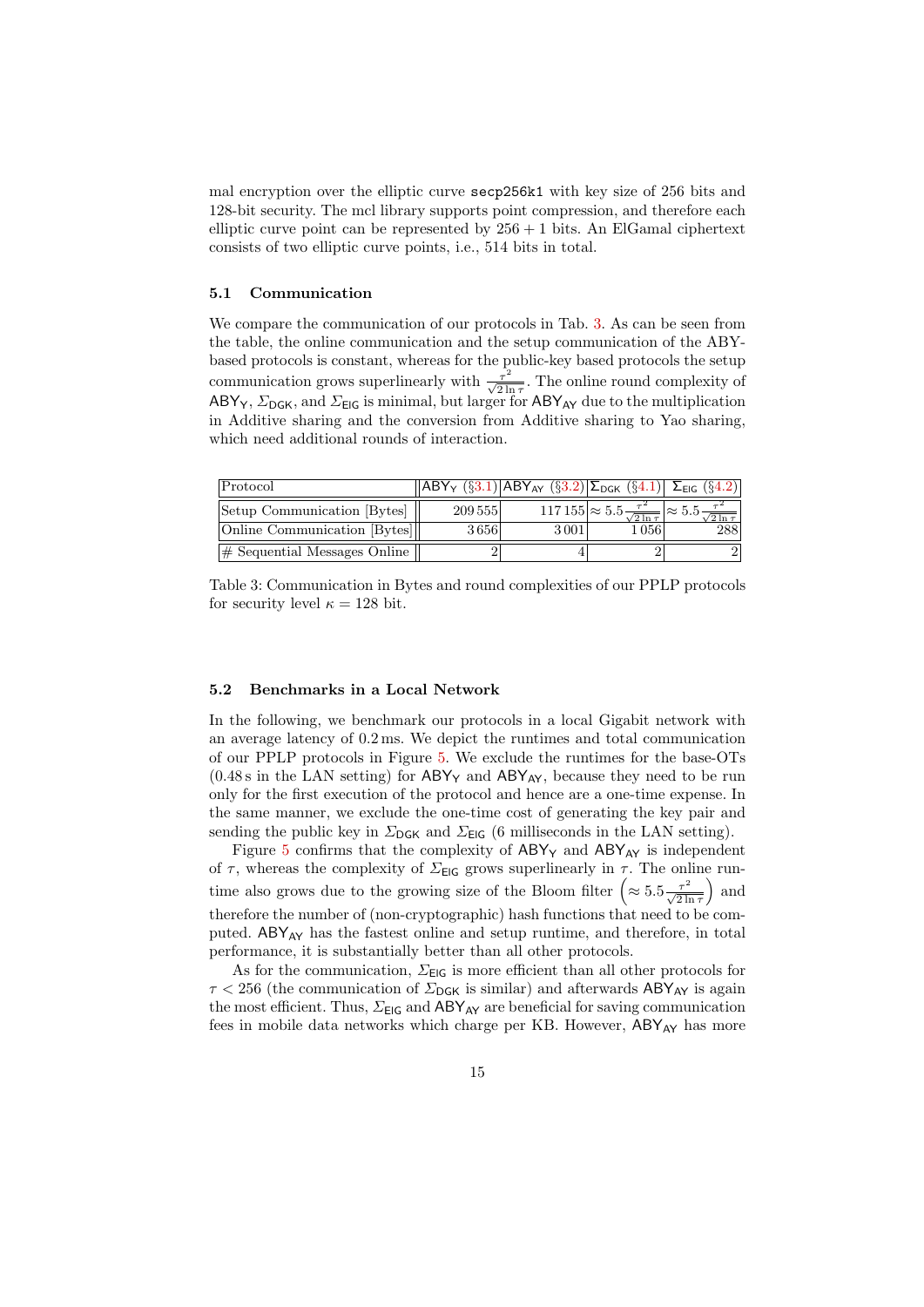<span id="page-15-0"></span>

Fig. 5: Setup (a), online (b), and total (c) runtimes in milliseconds in a local Gigabit network with 0.2 ms average latency, and total communication (d) in Kilobytes of our PPLP schemes with security level  $\kappa = 128$  bit in comparison with the ElGamal-based PPLP scheme of Hallgren et al. [\[HOS15,](#page-18-3) [Hal17\]](#page-18-4) with security level  $\kappa = 112$  bit.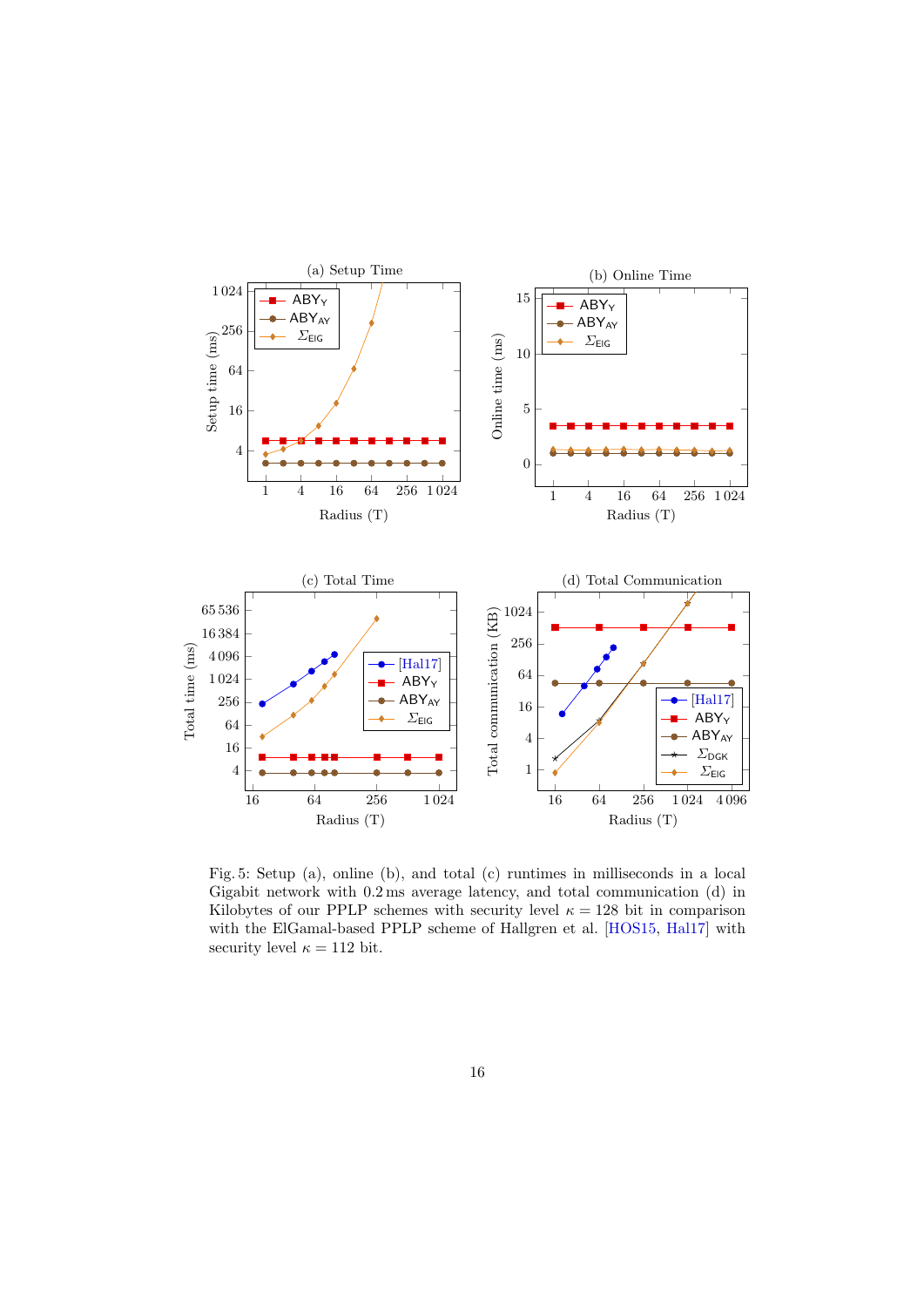<span id="page-16-3"></span>

Fig. 6: Online (a) and total (b) runtimes in milliseconds of our PPLP protocols in the mobile Internet setting with 45 ms average network latency and 16 Mbps bandwidth.

communication rounds (cf. Table [3\)](#page-14-0), so it is unclear if it is also more efficient in high-latency networks which we will investigate next.

#### 5.3 Benchmarks in a Simulated Mobile Network

To show the practicality of our PPLP protocols, we simulate a mobile Internet connection, where we restrict the network bandwidth to 16 Mbps and the network latency to 45 ms, which are typical average parameters for mobile Internet nowa-days<sup>[6](#page-16-0)</sup>. Although the mobile Internet is still much slower than the cable Internet, most of the developed countries already support  $\text{LTE}^7$  $\text{LTE}^7$  that provides transfer channels with bandwidth of dozens of Mbps and a typical transfer latency of just a few dozen milliseconds. Moreover, free Wi-Fi is becoming ubiquitous es-pecially in big cities<sup>[8](#page-16-2)</sup>, which provides almost unlimited, fast, and low-latency access to PPLP. Thus, the prerequisites for using our algorithms greatly differ depending on the location of the deployment. Again, in the mobile Internet setting, we exclude the time needed for the base-OTs (0.75 s) and for generating the public key pair and sending the public key  $(0.05s)$  as these are one-time expenses.

We depict the online and total runtimes in the mobile Internet setting in Figure [6.](#page-16-3) The online time for  $\Sigma_{\text{EIG}}$  is lowest due to the smallest communication and the minimal round complexity, followed by  $ABY<sub>Y</sub>$  which also has minimal

<span id="page-16-0"></span> $6$  https://opensignal.com/

<span id="page-16-1"></span><sup>7</sup> https://gsacom.com/

<span id="page-16-2"></span><sup>8</sup> https://wifispc.com/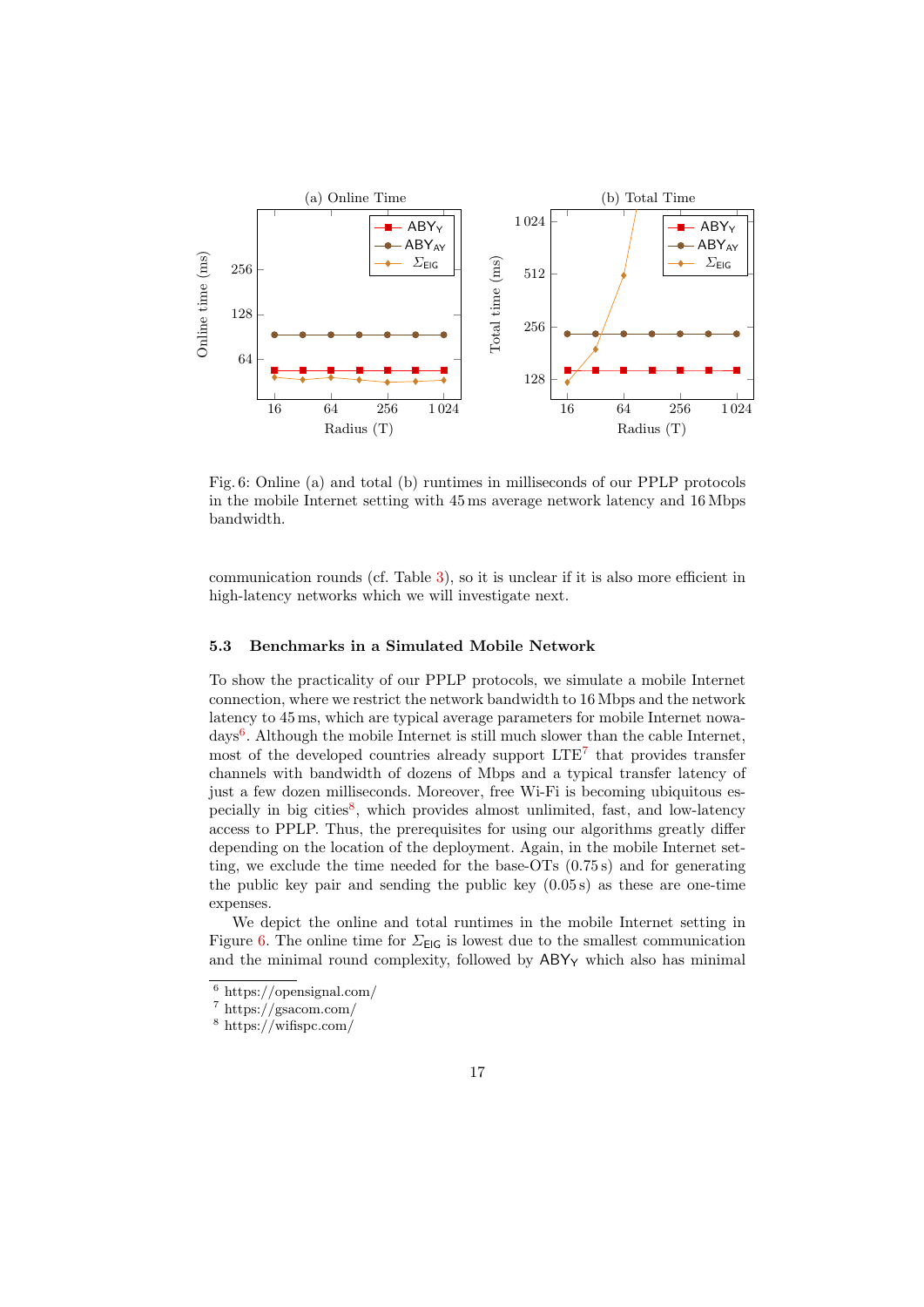<span id="page-17-1"></span>

| Protocol                          | ABY <sub>Y</sub> $(\S3.1)$ | ABY <sub>AY</sub> $(\S3.2)$     | $\Sigma_{\text{EIG}}$ (§4.2) |
|-----------------------------------|----------------------------|---------------------------------|------------------------------|
| Minimal online rounds             |                            |                                 |                              |
| Low communication                 | ×                          |                                 |                              |
| Mostly symmetric crypto           |                            |                                 | ×                            |
| Performance independent of $\tau$ |                            |                                 |                              |
| Resulting use cases               | High latency,              | Low latency,                    | High latency,                |
|                                   |                            | high bandwidth medium bandwidth | low bandwidth                |
|                                   | network;                   | network;                        | network;                     |
|                                   | weak device:               | weak device;                    | powerful device;             |
|                                   | arbitrary $\tau$           | arbitrary $\tau$                | small $\tau$                 |

Table 4: Summary and use-cases of our most efficient PPLP protocols.

round complexity, but up to factor  $12\times$  more communication (cf. Tab. [3\)](#page-14-0). The online time for  $ABY_{AY}$  is by factor  $2\times$  larger due to the larger round complexity. For the total runtimes, we see that  $\Sigma_{\textsf{EIG}}$  is the most efficient protocol for small thresholds of  $\tau \leq 25$  from when on the constant runtime of ABY<sub>Y</sub> with 143 ms is most efficient. The total runtime of  $ABY_{AY}$  is not competitive and almost twice as high as that of  $ABY_Y$  due to the higher round complexity<sup>[9](#page-17-0)</sup>.

#### 5.4 Summary

We briefly summarize the properties of and use-cases for our PPLP protocols in Table [4.](#page-17-1) Since all our PPLP protocols have different strengths, we give possible use-cases in the following:  $ABY<sub>Y</sub>$  is advantageous in high-latency networks with high bandwidth;  $ABY_{AY}$  is better-suited for low-latency networks with medium bandwidth and it is especially beneficial for computationally weak devices;  $\Sigma_{\text{EIG}}$ runs fast in any network types for small values of  $\tau$ .

# 6 Conclusion

In this work, we designed, implemented, and evaluated multiple practically efficient protocols for PPLP using STPC and AHPKE. Moreover, we introduced optimizations for our protocols: using Bloom filter [\[Blo70\]](#page-18-1) for our AHPKE-based protocols and using Conditional Swap [\[KS08\]](#page-19-14) for our Boolean circuit-based protocols. We made extensive use of the pre-computation for computationally heavy parts of our protocols in the cases where the same parties perform PPLP several times, which substantially improves performance. Finally, we evaluated our most efficient protocols in a real-world mobile Internet setting and showed practical total runtimes of below 200 ms and online runtimes of below 50 ms. We leave implementation of our protocols on mobile devices as future work.

<span id="page-17-0"></span><sup>&</sup>lt;sup>9</sup> In the near future, today's 4G mobile networks will be replaced by 5G, which will significantly reduce the average network latency (average expected latency in 5G networks is around 1 ms [\[JWEH15\]](#page-19-19)). Therefore, in low-latency 5G networks  $ABY_{AY}$ will potentially be most efficient (see  $\S 5.2$ ).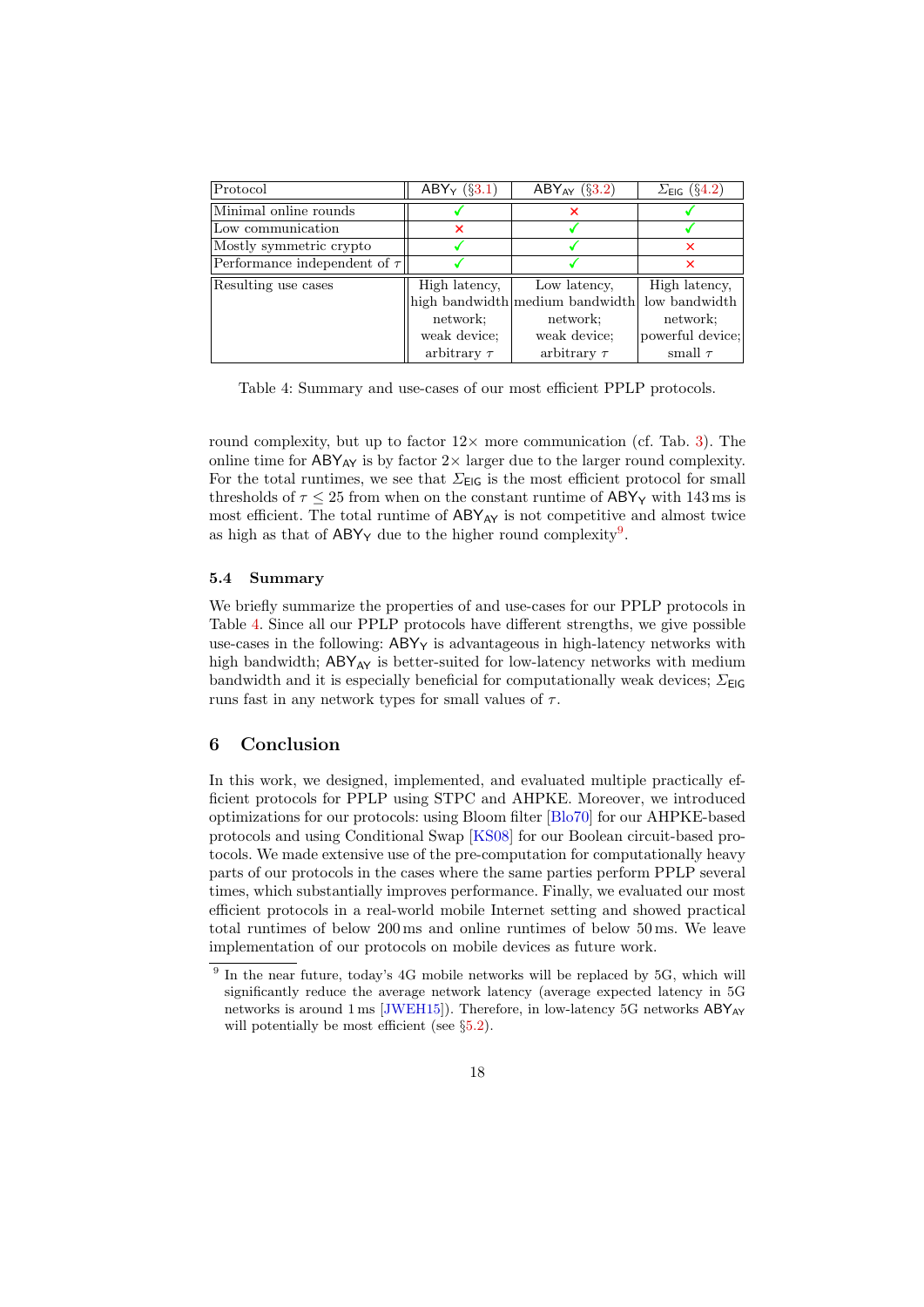Acknowledgements. We thank Per Hallgren for providing the raw data of his benchmarks for comparison. This work has been co-funded by the DFG as part of project E4 within the CRC 1119 CROSSING, and by the German Federal Ministry of Education and Research (BMBF) and the Hessen State Ministry for Higher Education, Research and the Arts (HMWK) within CRISP. This work has been also co-funded by the INSURE project (303578) of Academy of Finland.

# References

- <span id="page-18-7"></span>AD01. Mikhail J. Atallah and Wenliang Du. Secure multi-party computational geometry. In WADS, 2001.
- <span id="page-18-10"></span>ALSZ13. Gilad Asharov, Yehuda Lindell, Thomas Schneider, and Michael Zohner. More efficient oblivious transfer and extensions for faster secure computation. In CCS, pages 535–548. ACM, 2013.
- <span id="page-18-1"></span>Blo70. Burton H Bloom. Space/time trade-offs in hash coding with allowable errors. Communications of the ACM, 1970.
- <span id="page-18-14"></span>BPP00. Joan Boyar, René Peralta, and Denis Pochuev. On the multiplicative complexity of boolean functions over the basis  $(\wedge, \oplus, 1)$ . TCS, 2000.

<span id="page-18-13"></span>BR93. Mihir Bellare and Phillip Rogaway. Random oracles are practical: A paradigm for designing efficient protocols. In CCS, 1993.

- <span id="page-18-5"></span>CZBP06. Reynold Cheng, Yu Zhang, Elisa Bertino, and Sunil Prabhakar. Preserving user location privacy in mobile data management infrastructures. In PETS, 2006.
- <span id="page-18-0"></span>DGK09. Ivan Damgard, Martin Geisler, and Mikkel Kroigard. A correction to 'efficient and secure comparison for on-line auctions'. IJACT, 2009.
- <span id="page-18-9"></span>DSZ15. Daniel Demmler, Thomas Schneider, and Michael Zohner. ABY - a framework for efficient mixed-protocol secure two-party computation. In NDSS, 2015.
- <span id="page-18-8"></span>EFG<sup>+</sup>09. Zekeriya Erkin, Martin Franz, Jorge Guajardo, Stefan Katzenbeisser, Inald Lagendijk, and Tomas Toft. Privacy-preserving face recognition. In PETS, 2009.
- <span id="page-18-12"></span>ElG84. Taher ElGamal. A public key cryptosystem and a signature scheme based on discrete logarithms. In CRYPTO, 1984.
- <span id="page-18-15"></span>Fin03. Steven R Finch. Mathematical constants, volume 93. Cambridge University Press, 2003.
- <span id="page-18-6"></span>FVM<sup>+</sup>10. Dario Freni, Carmen Ruiz Vicente, Sergio Mascetti, Claudio Bettini, and Christian S. Jensen. Preserving location and absence privacy in geo-social networks. In CIKM, 2010.
- <span id="page-18-2"></span>Gam85. Taher El Gamal. A public key cryptosystem and a signature scheme based on discrete logarithms. IEEE Trans. Information Theory, 1985.
- <span id="page-18-11"></span>GMW87. O. Goldreich, S. Micali, and A. Wigderson. How to play any mental game. In STOC, 1987.
- <span id="page-18-4"></span>Hal17. Per A Hallgren. Robust location privacy. PhD thesis, Chalmers University of Technology, 2017. [http://www.cse.chalmers.se/research/group/](http://www.cse.chalmers.se/research/group/security/pages/publications/perh-phd/phd-thesis.pdf) [security/pages/publications/perh-phd/phd-thesis.pdf](http://www.cse.chalmers.se/research/group/security/pages/publications/perh-phd/phd-thesis.pdf).
- <span id="page-18-3"></span>HOS15. Per A. Hallgren, Martín Ochoa, and Andrei Sabelfeld. Innercircle: A parallelizable decentralized privacy-preserving location proximity protocol. In PST, 2015.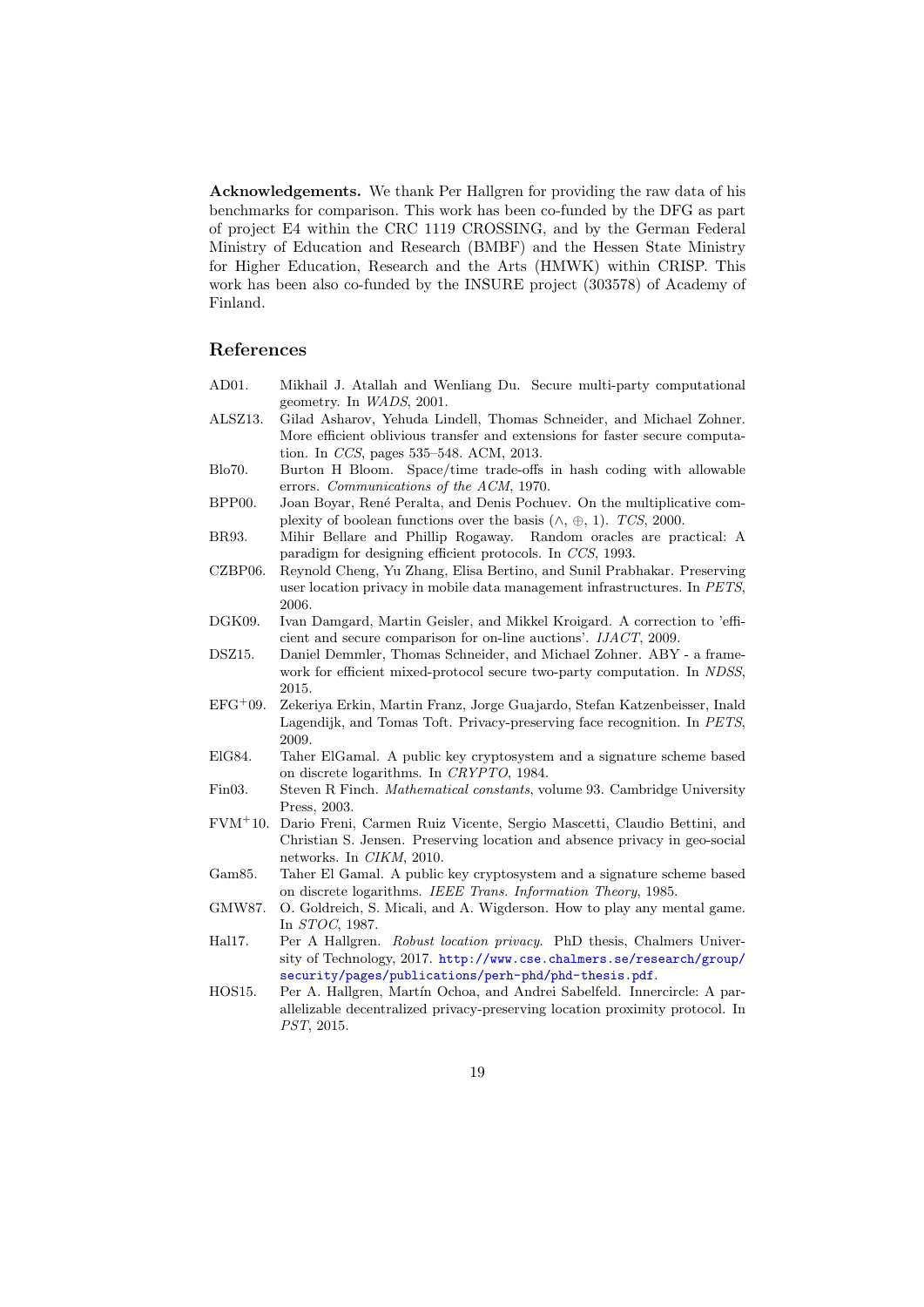- <span id="page-19-1"></span>HOS17. Per A. Hallgren, Claudio Orlandi, and Andrei Sabelfeld. Privatepool: Privacy-preserving ridesharing. In CSF, 2017.
- <span id="page-19-19"></span>JWEH15. N. A. Johansson, Y.-P. E. Wang, E. Eriksson, and M. Hessler. Radio access for ultra-reliable and low-latency 5G communications. In ICC Workshop, 2015.
- <span id="page-19-14"></span>KS08. Vladimir Kolesnikov and Thomas Schneider. Improved garbled circuit: Free XOR gates and applications. In ICALP, 2008.
- <span id="page-19-11"></span>KSS09. Vladimir Kolesnikov, Ahmad-Reza Sadeghi, and Thomas Schneider. Improved garbled circuit building blocks and applications to auctions and computing minima. In CANS, 2009.
- <span id="page-19-0"></span>LRQ<sup>+</sup>17. Mengyuan Li, Na Ruan, Qiyang Qian, Haojin Zhu, Xiaohui Liang, and Le Yu. SPFM: scalable and privacy-preserving friend matching in mobile cloud. IEEE IoT Journal, 2017.
- <span id="page-19-6"></span>MFB<sup>+</sup>11. Sergio Mascetti, Dario Freni, Claudio Bettini, Xiaoyang Sean Wang, and Sushil Jajodia. Privacy in geo-social networks: proximity notification with untrusted service providers and curious buddies. VLDB Journal, 2011.
- <span id="page-19-18"></span>MVOV96. Alfred J Menezes, Paul C Van Oorschot, and Scott A Vanstone. Handbook of applied cryptography. CRC press, 1996.
- <span id="page-19-13"></span>NP01. Moni Naor and Benny Pinkas. Efficient oblivious transfer protocols. In SODA, pages 448–457. ACM/SIAM, 2001.
- <span id="page-19-7"></span>NTL<sup>+</sup>11. Arvind Narayanan, Narendran Thiagarajan, Mugdha Lakhani, Michael Hamburg, and Dan Boneh. Location privacy via private proximity testing. In NDSS, 2011.
- <span id="page-19-10"></span>Pai99. Pascal Paillier. Public-key cryptosystems based on composite degree residuosity classes. In EUROCRYPT, 1999.
- <span id="page-19-16"></span>PH78. Stephen C. Pohlig and Martin E. Hellman. An improved algorithm for computing logarithms over GF(p) and its cryptographic significance (corresp.). IEEE Trans. Information Theory, 1978.
- <span id="page-19-17"></span>PPR05. Anna Pagh, Rasmus Pagh, and S. Srinivasa Rao. An optimal bloom filter replacement. In SODA, 2005.
- <span id="page-19-8"></span> $\text{\r{S}}G14.$  Jaroslav Šeděnka and Paolo Gasti. Privacy-preserving distance computation and proximity testing on earth, done right. In ASIACCS, 2014.
- <span id="page-19-5"></span> $\text{STS}^+09.$  Laurynas Šikšnys, Jeppe R. Thomsen, Simonas Šaltenis, Man Lung Yiu, and Ove Andersen. A location privacy aware friend locator. In SSTD, 2009.
- <span id="page-19-3"></span>STSY10. Laurynas Siksnys, Jeppe Rishede Thomsen, Simonas Saltenis, and Man Lung Yiu. Private and flexible proximity detection in mobile social networks. In MDM, 2010.
- <span id="page-19-12"></span>Yao82. A. C. Yao. Protocols for secure computations. In *SFCS*, 1982.
- <span id="page-19-2"></span>YLC<sup>+</sup>17. Wenbin Yu, Zhe Liu, Cailian Chen, Bo Yang, and Xinping Guan. Privacypreserving design for emergency response scheduling system in medical social networks. Peer-to-Peer Networking and Applications, 2017.
- <span id="page-19-4"></span>ZGH07. Ge Zhong, Ian Goldberg, and Urs Hengartner. Louis, lester and pierre: Three protocols for location privacy. In PETS, 2007.
- <span id="page-19-9"></span>ZLLH17. Yao Zheng, Ming Li, Wenjing Lou, and Y. Thomas Hou. Location based handshake and private proximity test with location tags. IEEE Dependable and Secure Computing, 2017.
- <span id="page-19-15"></span>ZRE15. Samee Zahur, Mike Rosulek, and David Evans. Two halves make a whole. In EUROCRYPT, 2015.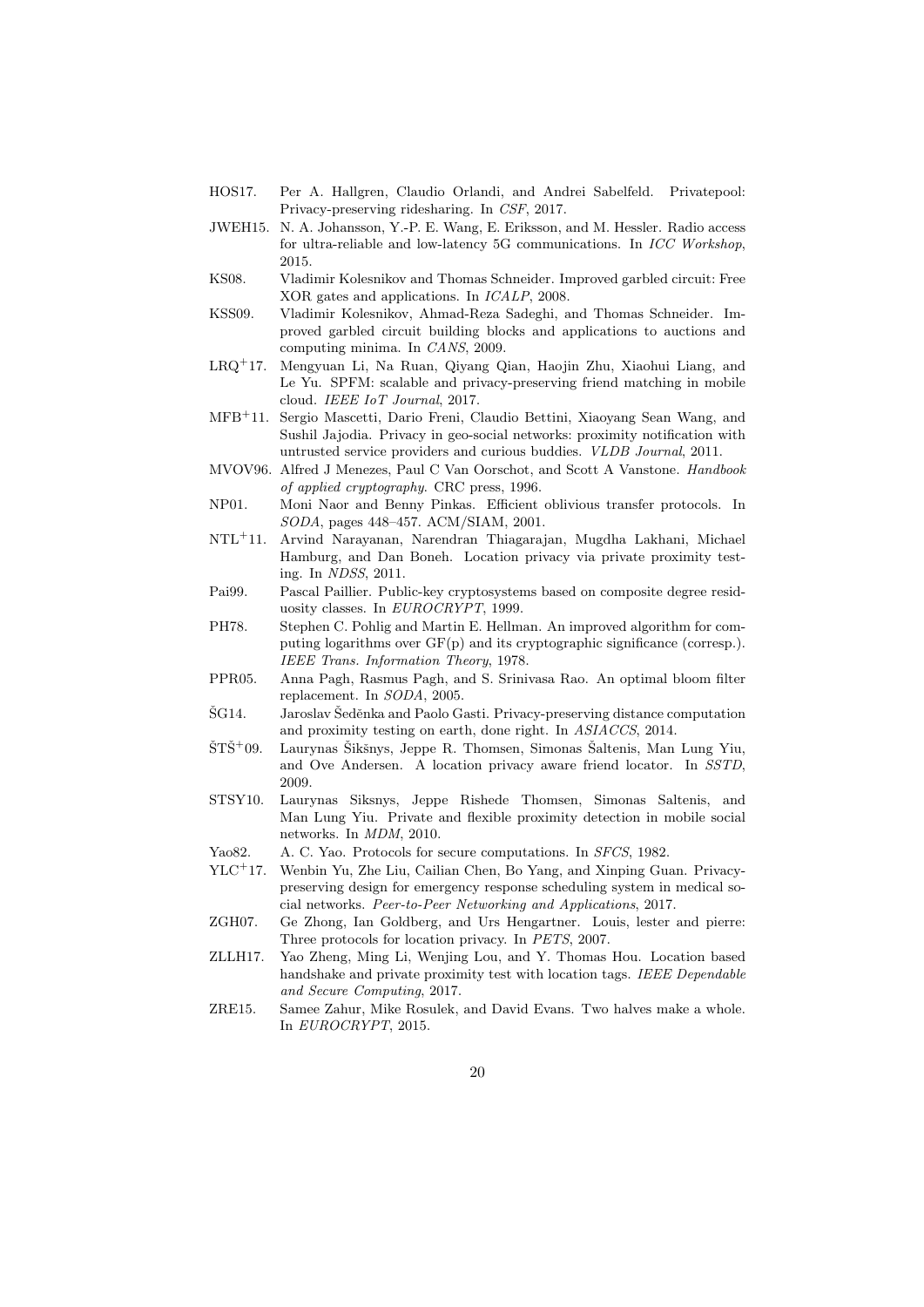<span id="page-20-0"></span>ZWL<sup>+</sup>17. Hui Zhu, Fengwei Wang, Rongxing Lu, Fen Liu, Gang Fu, and Hui Li. Efficient and privacy-preserving proximity detection schemes for social applications. IEEE IoT Journal, 2017.

# <span id="page-20-1"></span>A Our Attack on Zhu et al.'s Protocols

#### A.1 Protocol Review

We briefly review AGRQ-P and AGRQ-C  $[ZWL+17]$  $[ZWL+17]$  which support both polygon and circle range queries, respectively, for PPLP. In the following protocol description, we ignore the social application server (SS) and the message authentication code (and related protocol steps) that are irrelevant for our attacks. For simplicity, we here mainly focus on the messages which are generated based on the location coordinates of the sender  $QU$  and the responder  $UF$ . Meanwhile,  $QU$  chooses two large primes p and  $\alpha$  with bit sizes  $\kappa_1$  and  $\kappa_2$  respectively, and a random secret  $s \in \mathbb{Z}_p$ . We respectively describe the primary protocol steps of each protocol as follows.

AGRQ-P. The sender QU first chooses a set of vertexes forming a convex polygon that comprises of  $m$  edges. The vertexes are denoted by a vector of  $m$ coordinates, i.e.  $\langle (x_{q_1}, y_{q_2}), (x_{q_2}, y_{q_2}), \ldots, (x_{q_m}, y_{q_m}) \rangle$ .

We can define an edge of the polygon with two adjacent vertexes. For 1  $\leq$  $i \leq m$  and  $i' := i+1 \mod m$ , QU computes  $C_{i_1} = s \cdot (x_{q_i} \cdot \alpha + c_{i_j}) \mod p$ ,  $C_{i_2} = s \cdot (x_{q_i} \cdot \alpha + c_{i_j}) \mod p$  $s \cdot (y_{q_i} \cdot \alpha + c_{i_2}) \bmod p, C_{i_3} = s \cdot (x_{q_{i'}} \cdot \alpha + c_{i_3}) \bmod p, C_{i_4} = s \cdot (y_{q_{i'}} \cdot \alpha + c_{i_4}) \bmod p,$  $C_{i_5} = s \cdot (x_{q_i} \cdot y_{q_{i'}} \cdot \alpha + c_{i_5}) \bmod p$ , and  $C_{i_6} = s \cdot (x_{q_{i'}} \cdot y_{q_{i}} \cdot \alpha + c_{i_6}) \bmod p$ , where  $c_{i_n}$  are random numbers with bit size  $\kappa_3$  and  $1 \leq n \leq 6$ . Next, QU sets  $C_i = C_{i_1} || C_{i_2} || C_{i_3} || C_{i_4} || C_{i_5} || C_{i_6}$ , and  $C = C_1 || C_2 || \dots || C_m$ . Then, QU sends the message  $\alpha ||p||C||QU$  to the receiver  $UF_j$  via SS. The secret value  $s^{-1} \pmod{p}$ is kept privately.

Upon receiving  $\alpha ||p||C||QU$ , the receiver  $UF_j$  who holds a location  $(x_j, y_j)$ computes  $D_{i_1} = r_i \cdot \alpha(x_j \cdot C_{i_4} + y_j \cdot C_{i_1} + C_{i_6}) \text{ mod } p \text{ and } D_{i_2} = r_i \cdot \alpha(x_j \cdot C_{i_2} + y_j \cdot C_{i_4} + C_{i_6})$  $C_{i_3} + C_{i_5}$  mod p, where  $1 \leq i \leq m$  and each  $r_i \in \{0, 1\}^{\kappa_4}$  is chosen randomly by  $UF_j$  with a bit size  $\kappa_4$ . Next,  $UF_j$  sets  $D_i = D_{i_1} || D_{i_2}$ , and  $D = D_1 || D_2 || \dots || D_m$ . Then,  $UF_j$  sends the message  $D||UF_j$  to the sender  $QU$  via SS.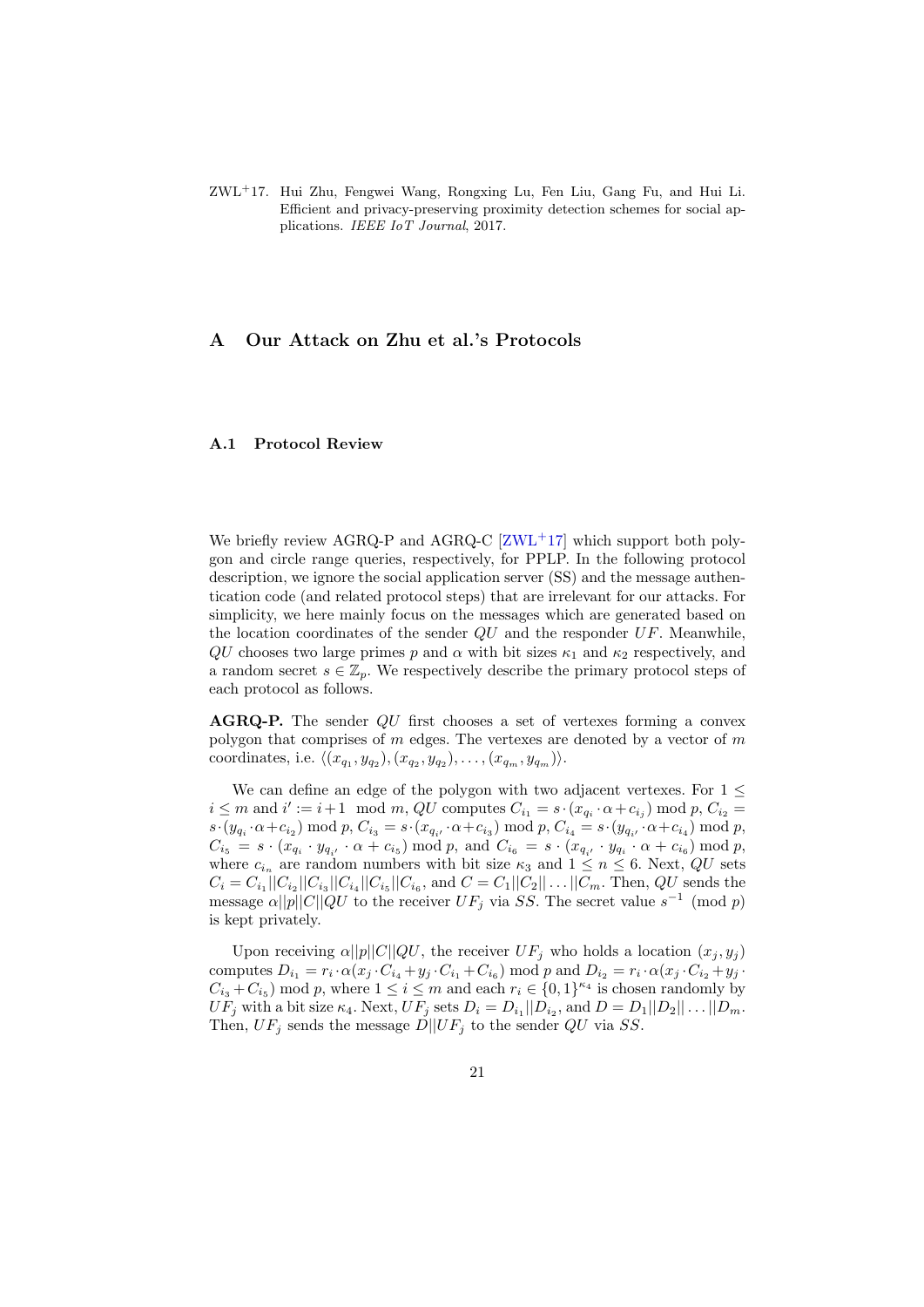Upon receiving  $D||UF_j, QU$  computes the following:

<span id="page-21-1"></span><span id="page-21-0"></span>
$$
E_{i_1} = s^{-1} \cdot D_{i_1} \mod p
$$
  
\n
$$
E'_{i_1} = \frac{E_{i_1} - (E_{i_1} \mod \alpha^2)}{\alpha^2}
$$
  
\n
$$
= r_i \cdot (x_j \cdot y_{q_{i'}} + y_j \cdot x_{q_i} + x_{q_{i'}} \cdot y_{q_i})
$$
  
\n
$$
E_{i_2} = s^{-1} \cdot D_{i_2} \mod p
$$
  
\n
$$
E'_{i_2} = \frac{E_{i_1} - (E_{i_1} \mod \alpha^2)}{\alpha^2}
$$
  
\n
$$
= r_i \cdot (x_j \cdot y_{q_i} + y_j \cdot x_{q_{i'}} + x_{q_i} \cdot y_{q_{i'}})
$$
  
\n
$$
E_i = E'_{i_2} - E'_{i_1}
$$
  
\n
$$
= r_i [(x_j \cdot y_{q_i}) + y_j \cdot x_{q_{i'}} + x_{q_i} \cdot y_{q_{i'}}) - (x_j \cdot y_{q_{i'}} + y_j \cdot x_{q_i} + x_{q_{i'}} \cdot y_{q_i})],
$$
  
\n(1)

where  $1 \leq i \leq m$ .

If there is one  $E_i$  such that  $E_i < 0$  (for  $1 \leq i \leq m$ ), then  $QU$  knows that  $UF_i$ is outside the polygon. Otherwise,  $UF_j$  is within the polygon. As  $E_i$  is masked by a random value  $r_i$  which is chosen by  $UF_j$ ,  $E_i$  does not reveal the location of  $UF_j.$ 

**AGRQ-C.** QU chooses a location  $(x_q, y_q)$  as the center of a circle which has radius r. QU computes ciphtertexts  $C_1 = s \cdot (x_q \cdot \alpha + c_1) \mod p$ ,  $C_2 = s \cdot (y_q \cdot \alpha + c_2)$  $\alpha + c_2$ ) mod p,  $C_3 = s \cdot c_3 \mod p$ , and  $C_4 = s \cdot c_4 \mod p$ , and  $A = x_q^2 + y_q^2 - r^2$ . Then,  $QU$  sets  $C = C_1||C_2||C_3||C_4$ , and sends  $\alpha||p||A||C||QU$  to  $U\dot{F}_j$  via SS.

Upon receiving  $\alpha||p||A||C||QU$ , the receiver  $UF_j$  having location  $(x_j, y_j)$ would compute  $D_1 = x_j \cdot \alpha C_1 \mod p$ ,  $D_2 = y_j \cdot \alpha \cdot C_2$ ,  $D_3 = r_3 \cdot C_3 \mod p$ ,  $D_4 = r_4 \cdot C_4 \mod p, D = r_5 \cdot \sum_{i=1}^{i=4} D_i$ , and  $B = r_5 \cdot (x_j^2 + y_j^2 + A)$ , where  $r_3, r_4$ and  $r_5$  are chosen randomly by  $UF_j$ . Next,  $UF_j$  sends the message  $D||UF_j$  to the sender QU via SS.

Upon receiving  $D||UF_j, QU$  computes the following:

$$
E = s^{-1} \cdot D \mod p
$$
  
=  $s^{-1} \cdot s \cdot r_5 \cdot [\alpha^2 \cdot (x_q \cdot x_j + y_q \cdot y_j) + \alpha \cdot (x_j \cdot c_1 + y_j \cdot c_2) r_3 \cdot c_3 + r_4 \cdot c_4] \mod p$   

$$
E' = \frac{E - (E \mod \alpha^2)}{\alpha^2} = r_5(x_q \cdot x_j + y_q \cdot y_j)
$$
  

$$
R = B - 2E' = r_5[(x_j - x_q)^2 + (y_j - y_q)^2 - r^2].
$$

If  $R \leq 0$ , then QU knows that  $UF_j$  is within the circle. Otherwise,  $UF_j$  is outside the circle. The privacy of  $UF_j$ 's location cannot be compromised from R because of the random value  $r_5$  that is freshly chosen by  $UF_j$ .

# A.2 On the insecurity of AGRQ-P and AGRQ-C

In our attacks, we assume that the sender  $QU$  honestly follows the protocol execution but he is curious about the receiver  $UF_j$ 's location  $(x_j, y_j)$ , i.e., we study